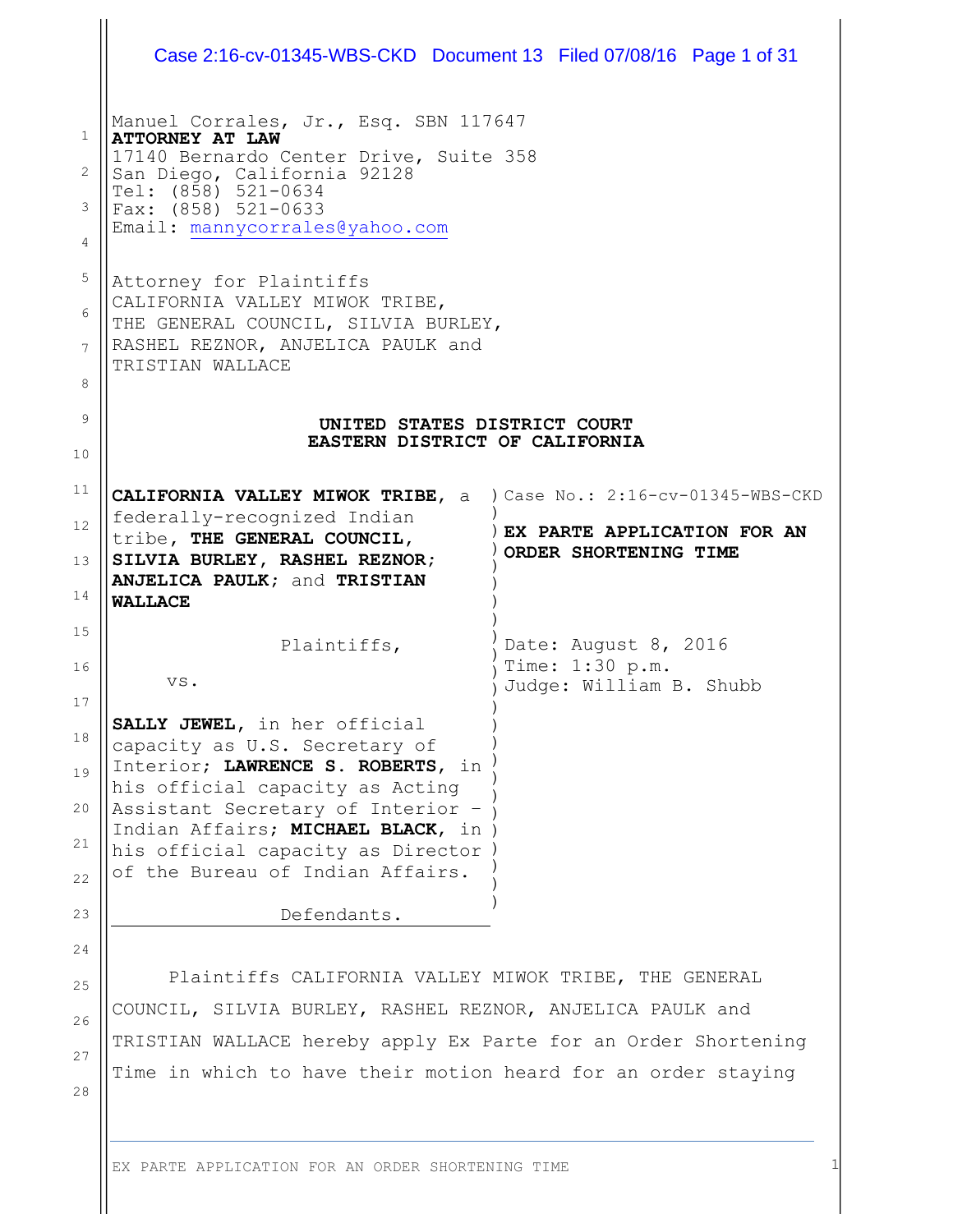### Case 2:16-cv-01345-WBS-CKD Document 13 Filed 07/08/16 Page 2 of 31

the AS-IA's December 30, 2015 Decision, which is presently set to heard on August 8, 2016, on the following grounds:

Plaintiffs filed suit on June 17, 2016 challenging the Washburn decision as arbitrary and capricious, or otherwise unlawful. The decision is a final agency action and allows the competing tribal faction to submit documentation to support its own constitution for purposes or "reorganizing" the Tribe. The BIA has recently sought to implement the Washburn decision by notifying Plaintiffs that the competing tribal faction has in fact submitted documentation to support its own constitution, and further notifying Plaintiffs that it intends to act on the submission by July 12, 2016. (See Ex. "1," BIA letter to Silvia Burley).

Plaintiffs requested in their complaint an immediate stay of the Washburn decision pending resolution of their suit in federal court.

The Defendants were served by formal process on June 29, 2016 with the summons and complaint. In addition, Plaintiffs' counsel sent a separate letter to Defendants enclosing the complaint and requesting that they voluntarily stay the implementation of the Washburn decision. (See letter dated June 29, 2016 to Lawrence Roberts, AS-IA, Ex. "2"). To date, the Defendants have not responded, and the July 12, 2016 date is fast approaching.

Plaintiffs will be irreparably harmed if a stay is not imposed, since once the competing faction's constitution is approved by the BIA, then the competing faction will take over the Tribe and submit their approved constitution to the California Gambling Control Commission ("the Commission") which is presently withholding over \$12.5 million in Revenue Sharing Trust Fund ("RSTF") payments belonging to the Tribe. (See Ex. "3" attached Report from the Commission regarding RSTF payments

1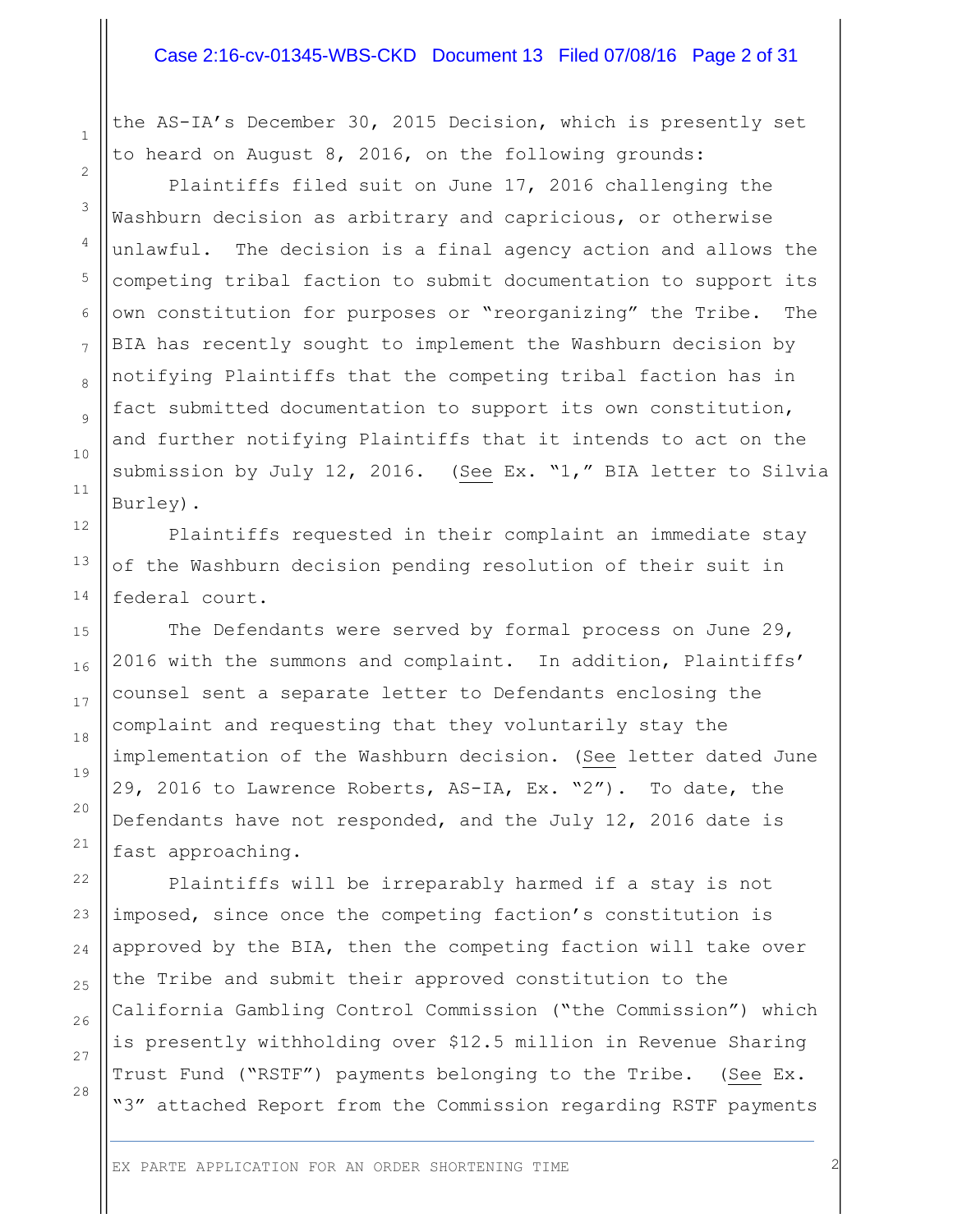### Case 2:16-cv-01345-WBS-CKD Document 13 Filed 07/08/16 Page 3 of 31

withheld from the Tribe "pending identification of Tribal government") . In particular, the Commission's recent report states:

1

2

 $\ensuremath{\mathsf{3}}$ 

6

 $\overline{9}$ 

5

17

23

Dated: July 8, 2016

"Staff continues to recommend that the distribution to the 4 || California Valley Miwok Tribe be allocated but withheld. On December 30, 2015, Kevin Washburn, the Assistant Secretary (of the Department of the Interior) for Indian Affairs (AS-IA), issued <sup>a</sup> final agency decision that unequivocally states that the United States does not  $7 \parallel$  recognize leadership for the California Valley Miwok government. <sup>A</sup> decision by AS-IA is final for the <sup>8</sup> | Department, effective immediately, and unlike decisions rendered by subordinate Bureau of Indian Affairs (BIA) officials, is not automatically stayed upon appeal. 10 || Accordingly, there continues to be no California Valley Miwok Tribe government to which the Commission can make an <sup>11</sup> RSTF payment."

 $12$  (Ex. "3," Commission Report, dated April 25, 2016 regarding RSTF <sup>13</sup>  $\vert$  payments to various Tribes, page 1).

14 | Attached as Ex. "4" is the Washburn decision.

<sup>15</sup> Accordingly, Plaintiffs request an order shortening time in  $_{16}$  which to have their August 8, 2016 motion heard.

18 —

19 || Manuel Corrales, Jr., Esq. 20 **Attorney for Plaintiffs** CALIFORNIA VALLEY MIWOK 21 || TRIBE, THE GENERAL COUNCIL, SILVIA BURLEY, RASHEL REZNOR, <sup>22</sup> ANJELICA PAULK and TRISTIAN WALLACE

## $24$  || DECLARATION OF MANUEL CORRALES, JR.

 $25$  || I, Manuel Corrales, Jr., declare that if called a witness  $26$  ||in this case I could competently testify as follows:

 $27$  ||  $1.$  I am an attorney at law duly licensed to practice law  $_{28}$  ||in the State of California, the State of New Mexico, and the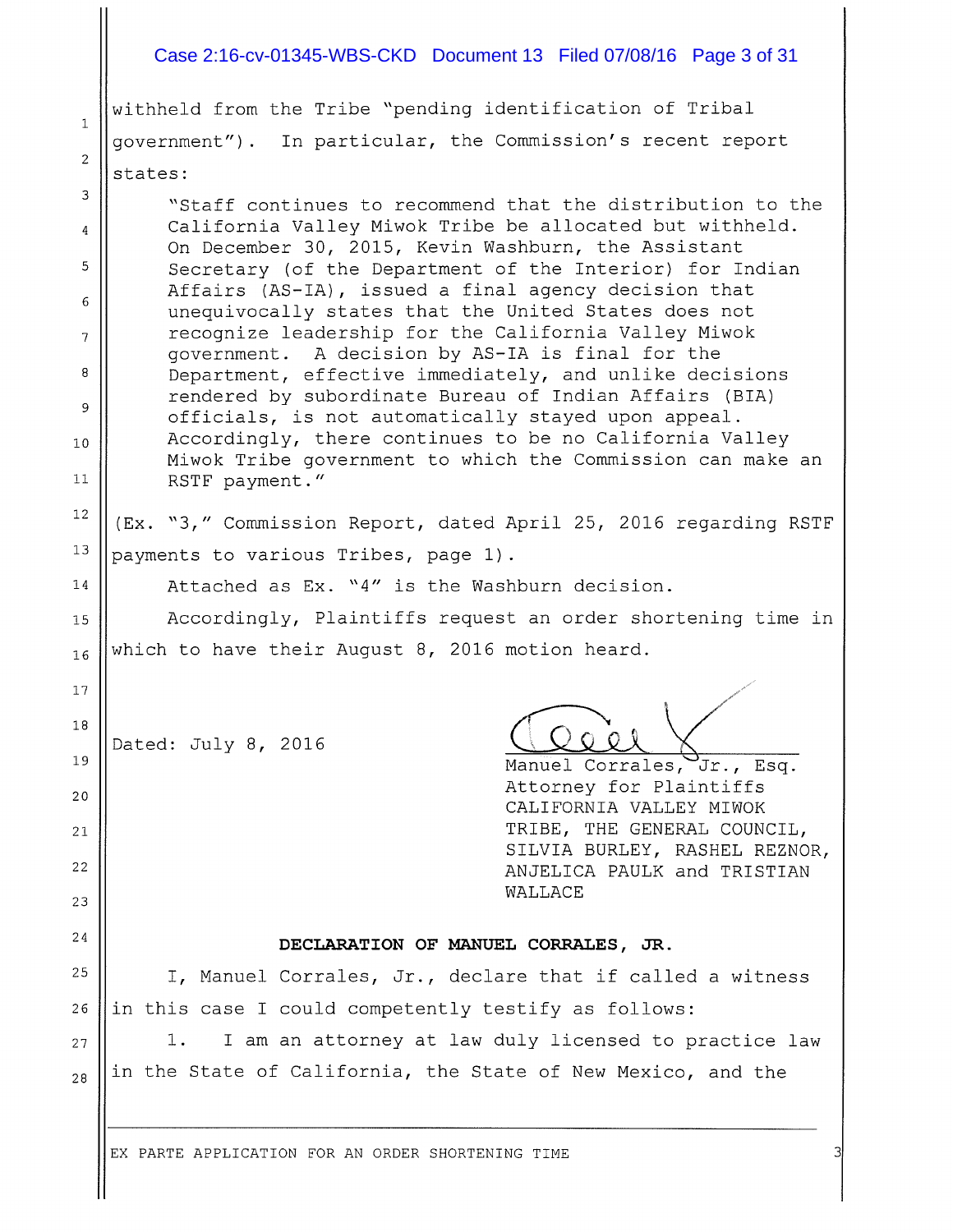### Case 2:16-cv-01345-WBS-CKD Document 13 Filed 07/08/16 Page 4 of 31

State of Utah. I am the attorney of record for Plaintiffs herein. I have personal knowledge of the facts set forth herein.

2. Attached herewith and marked as Exhibit "1" is a true and correct copy of a letter to Silvia Burley from the BIA dated June 9, 2016.

3. Attached herewith and marked as Exhibit "2" is a true and correct copy of a letter to Lawrence Roberts, AS-IA, from Manuel Corrales, Jr., dated June 29, 2016.

4. Attached herewith and marked as Exhibit "3" is a true and correct copy of the Commission's Revenue Sharing Trust Fund Report dated April 25, 2016.

5. Attached herewith and marked as Exhibit "4" is a true and correct copy of a letter to Silvia Burley from Kevin Washburn, dated December 30, 2015.

6. The need for an immediate stay is based upon the facts set forth above, including the fact that the BIA intends to implement the Washburn decision on July 12, 2016, and give the Tribe over to the competing tribal faction. The tribal faction, once it gets control of the Tribe, will contact the Commission and request release of the \$12.5 million in RSTF payments being withheld by the Commission for the Tribe, since 2005. Plaintiff cannot obtain a stipulation from the opposing counsel, because no appearance by counsel has occurred.

7. It will be too late to set this matter for a noticed motion in the ordinary course, given the July 12, 2016 deadline.

8. The Court can impose a temporary stay pending a hearing on the matter, but a stay should be imposed immediately to maintain the status quo of the parties.

///

///

///

1

2

3

4

5

6

7

8

9

10

11

12

13

14

15

16

17

18

19

20

21

22

23

24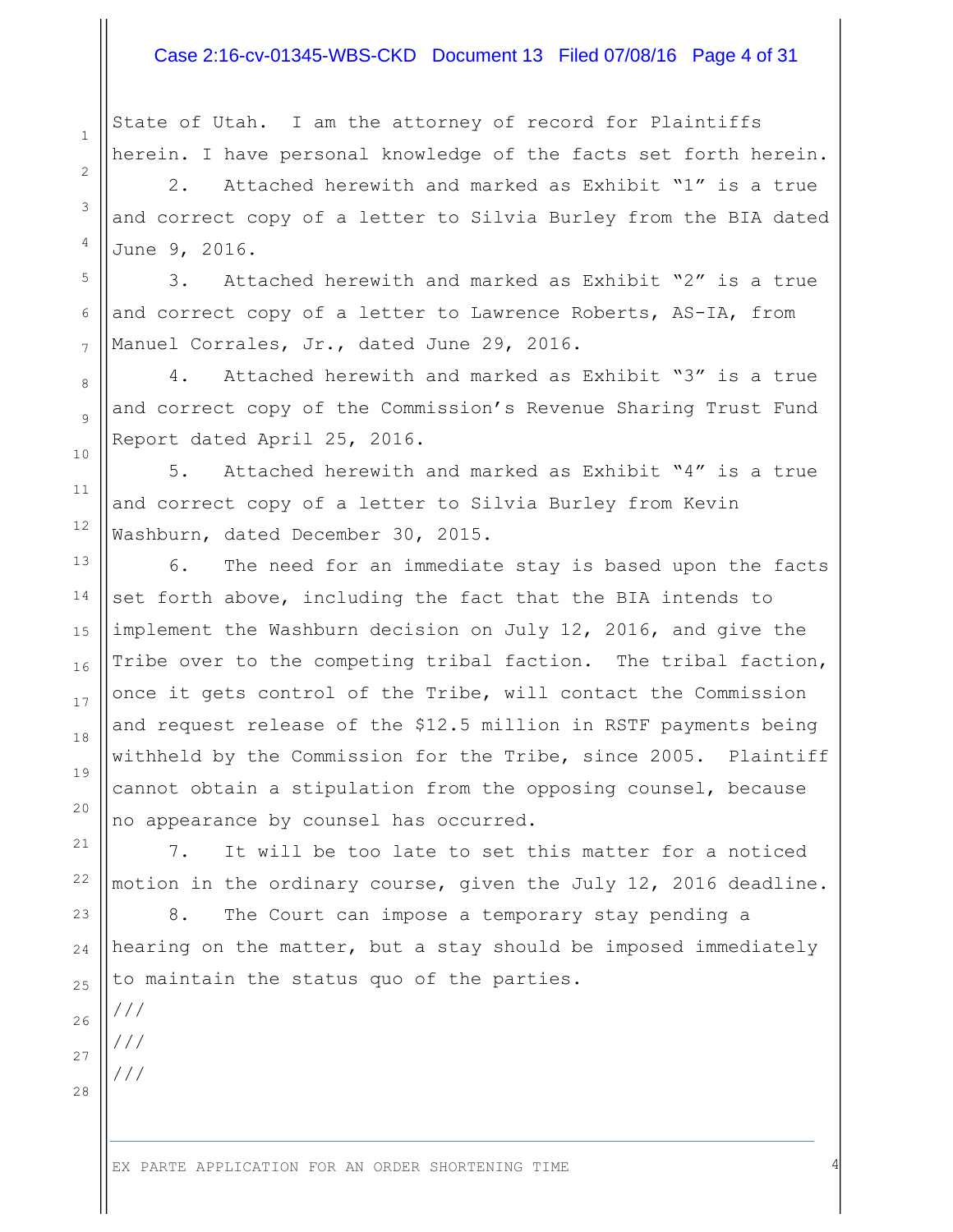## Case 2:16-cv-01345-WBS-CKD Document 13 Filed 07/08/16 Page 5 of 31

|                           | The parties have been served with this ex parte<br>9.       |
|---------------------------|-------------------------------------------------------------|
| $\mathbf{1}$              | application, per the attached certificate of service.       |
| 2                         | I declare under penalty of perjury under the laws of the    |
| $\ensuremath{\mathsf{3}}$ | State of California that the foregoing is true and correct. |
| 4                         | Executed this $\frac{1}{2}$ day of July 2016 at San Diego,  |
| $\mathsf S$               | California.                                                 |
| 6                         |                                                             |
| $\overline{7}$            |                                                             |
| 8                         | CORRALES,<br>JR.<br>MANUEL                                  |
| 9                         |                                                             |
| $1\,0$                    |                                                             |
| 11                        |                                                             |
| $1\,2$                    |                                                             |
| 13                        |                                                             |
| $1\,4$                    |                                                             |
| $1\,5$                    |                                                             |
| 16                        |                                                             |
| $17\,$                    |                                                             |
| $1\,8$                    |                                                             |
| 19                        |                                                             |
| $2\,0$                    |                                                             |
| $2\sqrt{1}$               |                                                             |
| 22                        |                                                             |
| 23                        |                                                             |
| 24                        |                                                             |
| 25                        |                                                             |
| 26                        |                                                             |
| 27                        |                                                             |
| 28                        |                                                             |
|                           |                                                             |
|                           |                                                             |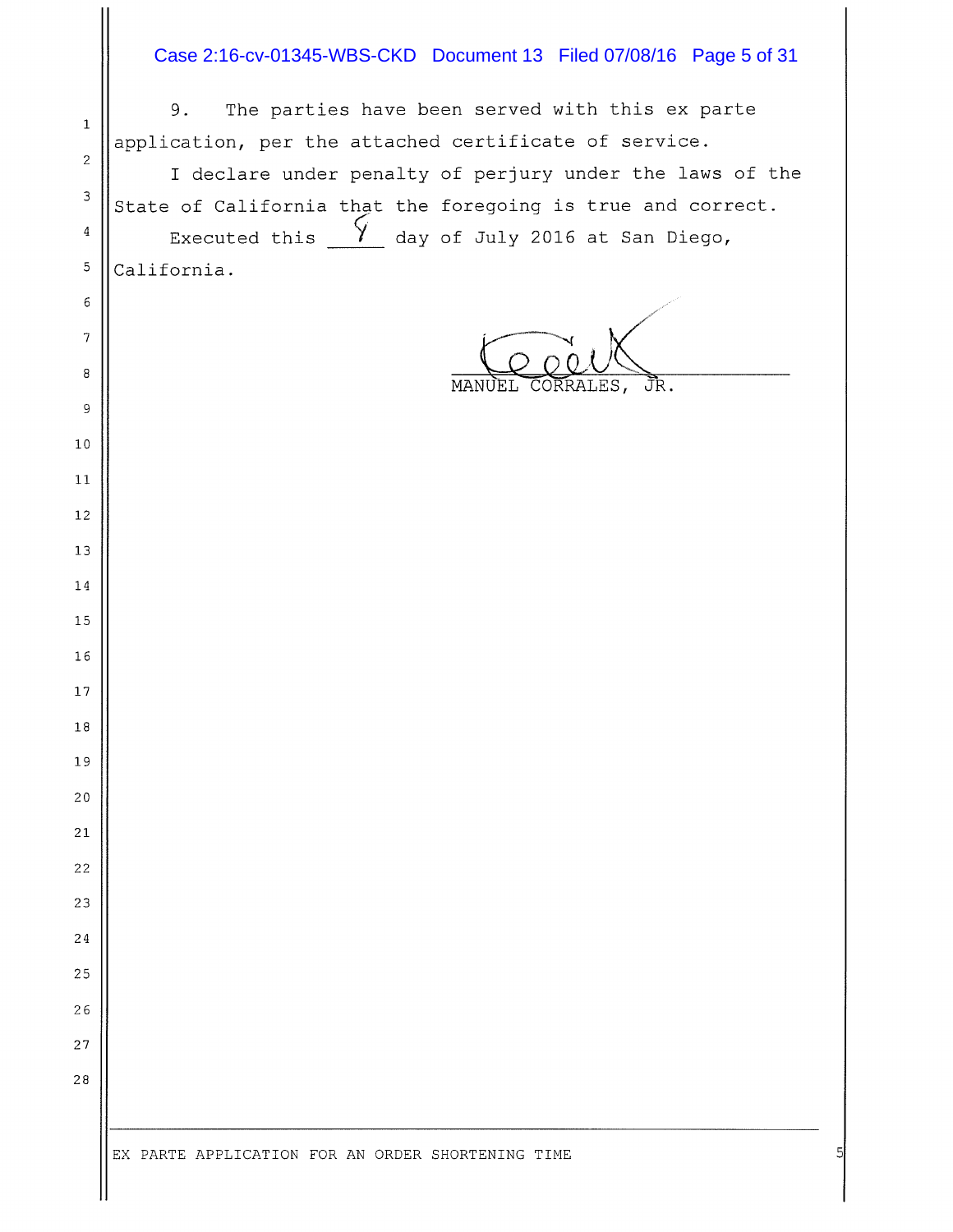# EXHIBIT "1"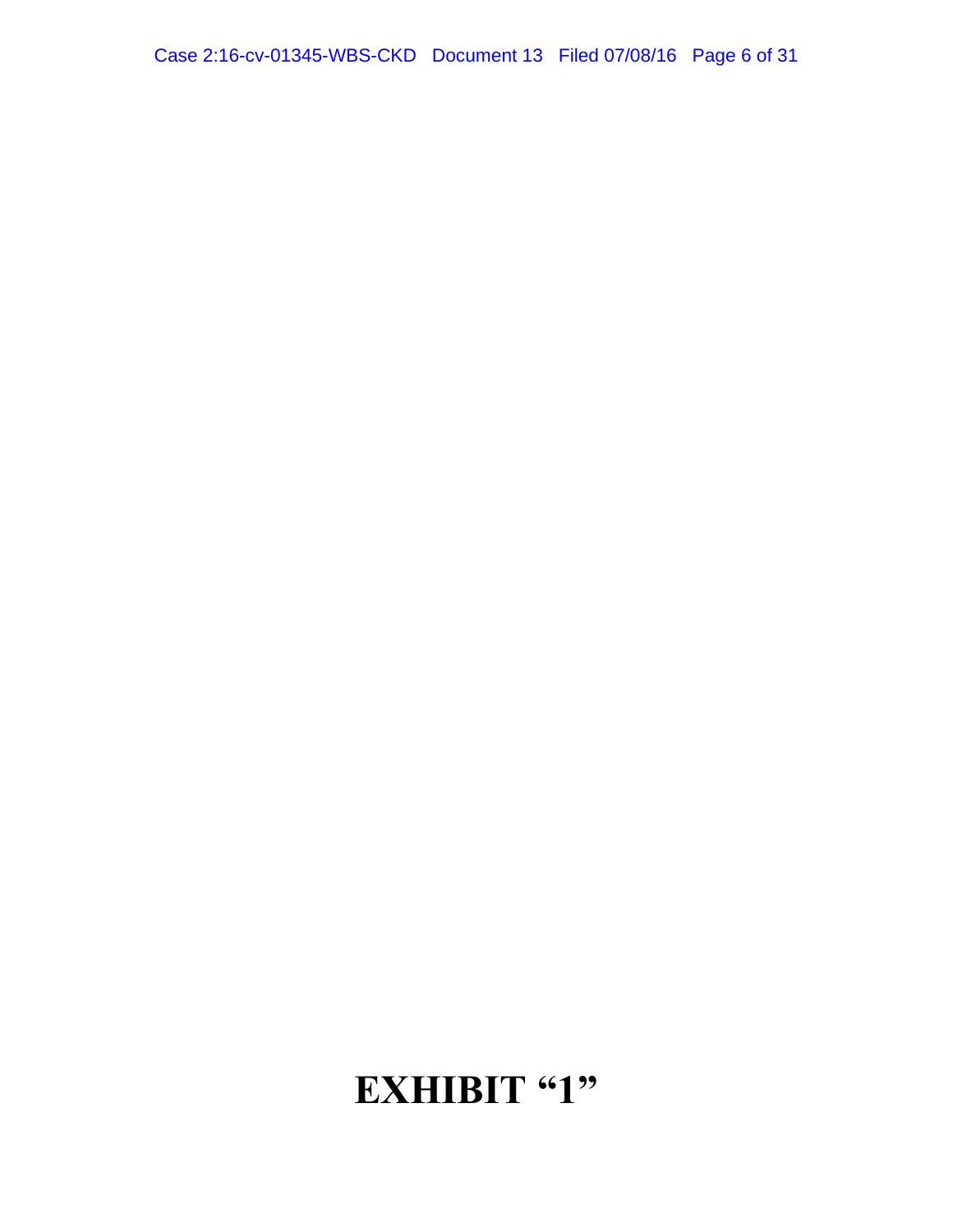e 2:16-cv-01345-WBS-CKD Document 13 Filed 07/08/16 Page 7 of 31



## United States Department of the Interior

IN REPLY REFER TO: Tribal Governnient Services BUREAU OF INDIAN AFFAIRS

Pacific Regional Office 2800 Cottage Way Sacramento, California 95825

## **JUN 0 9 2016**

Ms. Silvia Burley % Robert A. Rosette, Esq Rosette, LLP 565 W. Chandler Boulevard, Suite 212 Chandler, AZ 85225

Dear Ms. Burley:

In accordance with the Assistant Secretary - Indian Affairs' December 30, 2015, decision, Robert Uram, Attorney, Sheppard, Mullin, Richter & Hampton, LLP, on behalf of his clients Yakima Dixie and others, submitted documentation to suppor<sup>t</sup> the election held in <sup>2013</sup> to adopt <sup>a</sup> Constitution purportedly organizing the California Valley Miwok Tribe.

Enclosed is a compact disc containing Mr. Uram's April 18, 2016, submittal in its entirety. This is to provide you the opportunity to comment on the process utilized to conduct the July <sup>2013</sup> election to adopt the Constitution outlined in Mr. Uram's submittal. By close of business on July 12, 2016, please provide your comments and any documents that support your position.

If you have <sup>a</sup> question contact Harley Long, Tribal Government Officer, at (916) 978-6067, or by e-mail at harley.long@bia.gov.

Sincerely,

Uny a Clutschke

RegionaYbirector

cc: Robert Uram, Sheppard, Mullin, Richter & Hampton, LLP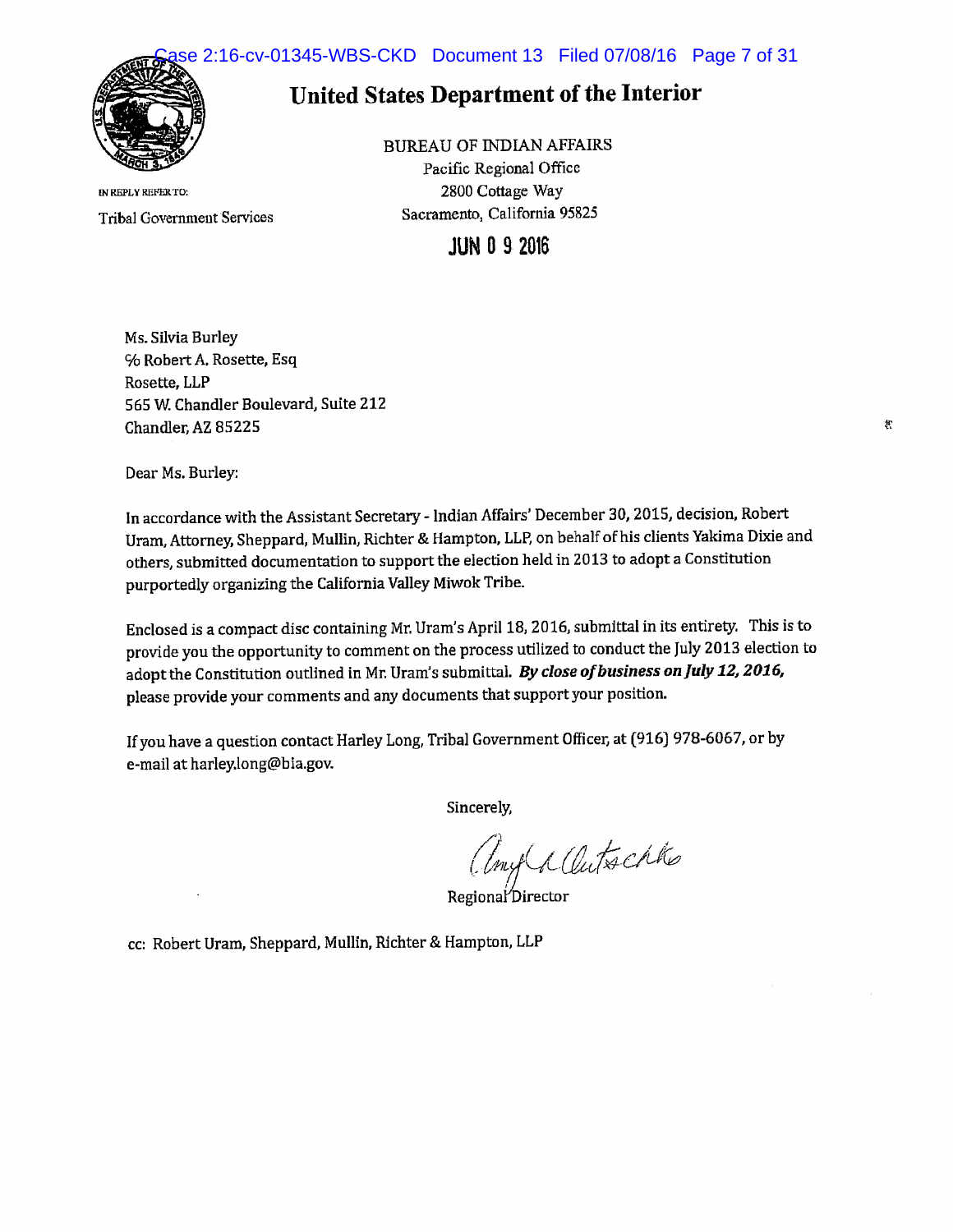# **EXHIBIT "2"**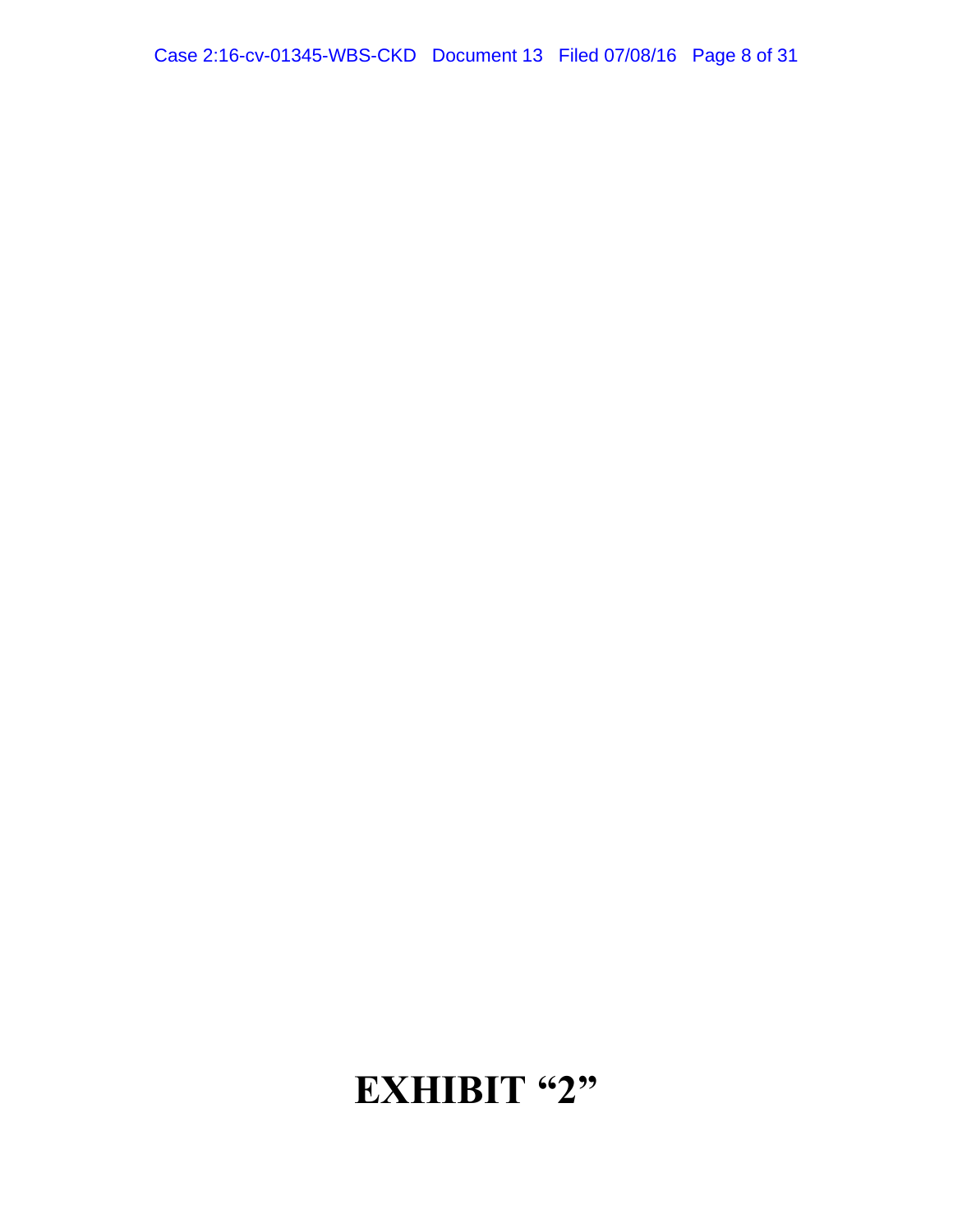Case 2:16-cv-01345-WBS-CKD Document 13 Filed 07/08/16 Page 9 of 31

ADMITTED TO PRACTICE IN: CALIFORNIA, UTAH

MANUEL CORRALES, JR. MANUEL CORRALES

AND NEW MEXICO ATTORNEY AT LAW

17140 BERNARDO CENTER DRWE, SUITE 358 SAN DIEGO, CALIFORNIA 92128 TEL (858) 521-0634 FAX (858) 521-0633

June 29, 2016

Lawrence S. Roberts Assistant Secretary—Indian Affairs U.S. DEPARTMENT OF INTERIOR 1849 C Street, N.W. Washington, D.C., 20240

> Re: California Valley Miwok Tribe, et al. v. Jewel, et al. Case No. 2:16-CV-01345-WBS-CKD

Dear Mr. Roberts:

Enclosed is <sup>a</sup> copy of <sup>a</sup> Summons and Complaint my office filed in federal court on behalf of the California Valley Miwok Tribe, et al., against Sally Jewel, Lawrence S. Roberts, and Michael Black, in their official capacity, challenging Kevin Washburn's December 30, <sup>2015</sup> decision and seeking an order setting it aside as unlawful under <sup>5</sup> U.S.C. §706(2)(A). You will note that the Complaint seeks an immediate stay of Washburn's decision pending <sup>a</sup> resolution of this federal action.

You and the other Defendants will be served in due course by our process server, and, when all of the Defendants have formally appeared, we intend on obtaining a court order staying the Washburn decision. In the meantime, we request you voluntarily stay the implementation of that decision pending the issuance of <sup>a</sup> court order. <sup>A</sup> simple letter signed by you to that effect will suffice.

Thank you for your prompt attention to this matter.

Very truly yours,

Manuel Corrales, Jr.

Enclosure

Cc: Sally Jewell, with enclosure Michael Black, with enclosure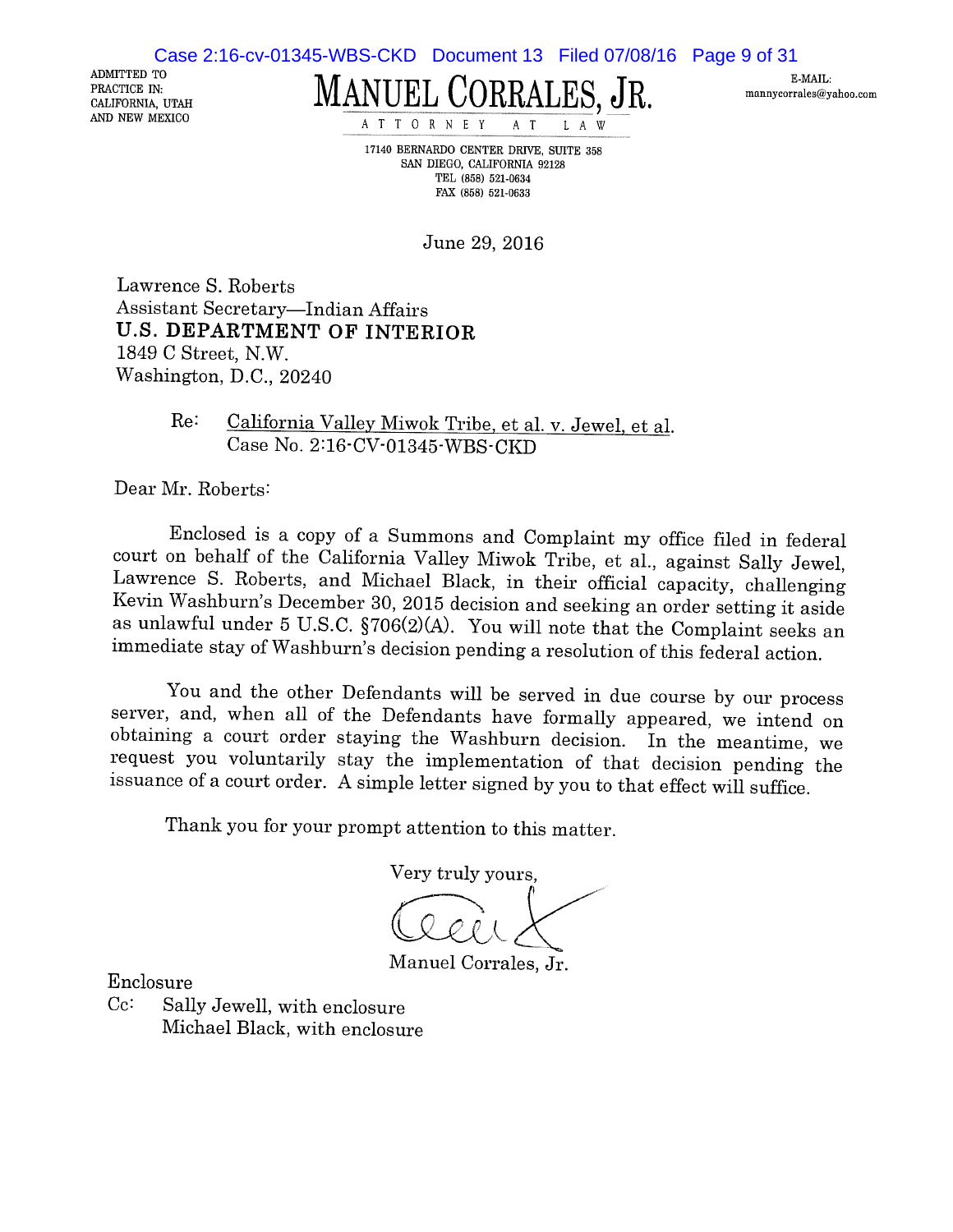# **EXHIBIT "3"**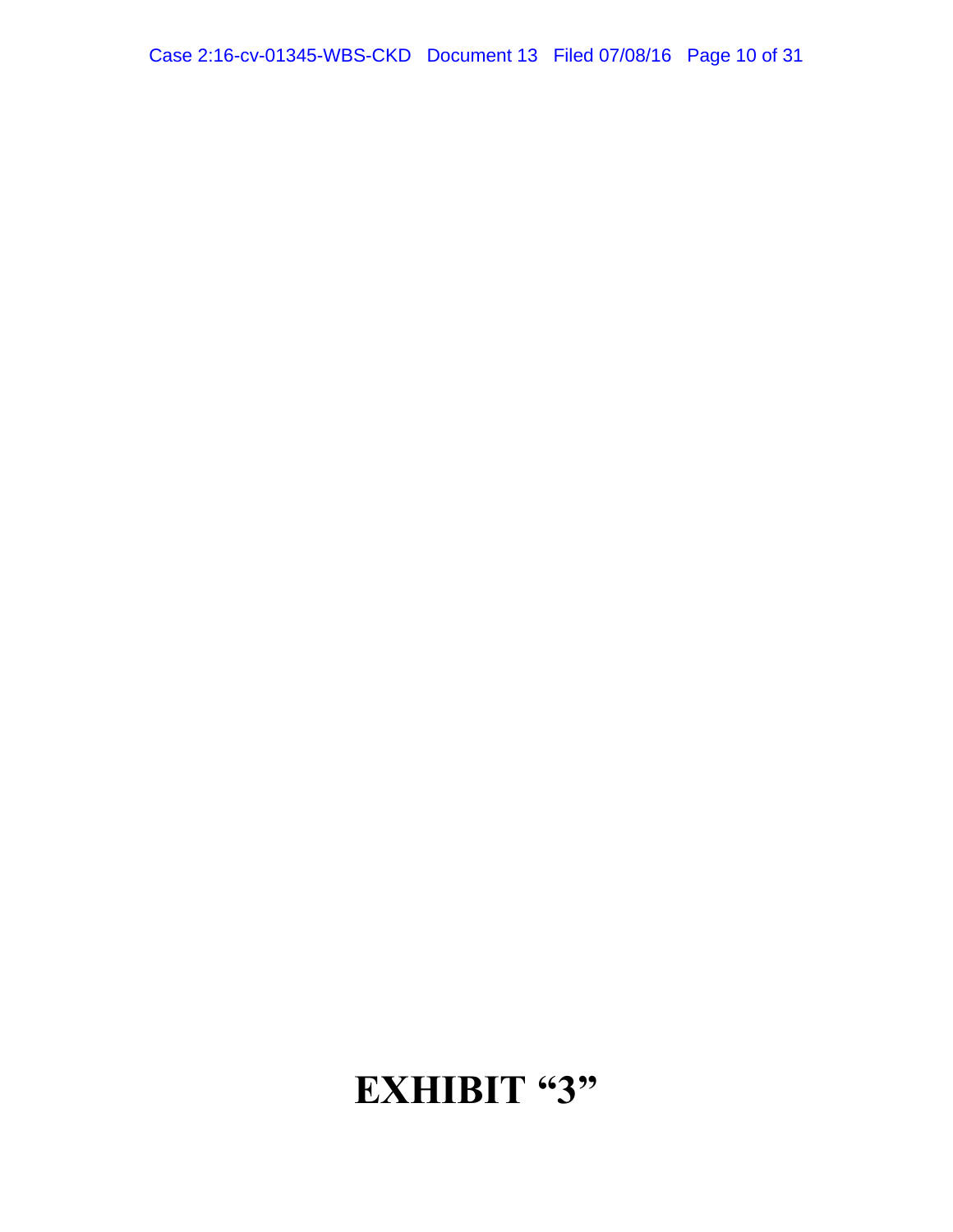## **CALIFORNIA GAMBLING CONTROL COMMISSION** Case 2:16-cv-01345-WBS-CKD Document 13 Filed 07/08/16 Page 11 of 31

Address: 2399 Gateway Oaks Drive, Suite 220 · Sacramento, CA 95833-4231 Phone: (916) 263-0700 • FAX: (916) 263-0452



## *Memorandum*

- DATE: April 25, 2016
- TO: Chairman Evans Commissioner Conklin Commissioner Dunstan Commissioner Hammond Commissioner To
- VIA: Stacey Luna Baxter Executive Director
- FROM: Rachelle Ryan Associate Analyst, Administration Division
- SUBJECT: Revenue Sharing Trust Fund Report (RSTF) of Distribution of Funds to Eligible Recipient Indian Tribes for the Quarter Ended March 31, 2016

All eligible Tribes will be allocated a total of \$275,000.00, which consists of \$174,012.51 from RSTF payments and interest income, and \$100,987.49 from shortfall funds that have been transferred into the RSTF from the Special Distribution Fund (SDF) as shown in Exhibit 1.

RSTF payments of \$12,696,362.36 and interest income of \$21,130.45, for a total of \$12,717,492.81, was deposited into the RSTF for the quarterly period ended March 31, 2016. A portion of the interest income is allocated to previously approved distributions held in the RSTF on behalf of two (2) Tribes in the amount of \$14,579.58. The quarterly amount of the shortfall in payments to all eligible recipient Indian Tribes for the quarter totals \$7,372,086.77.

Staff continues to recommend that the distribution to the California Valley Miwok Tribe be allocated but withheld. On December 30, 2015, Kevin Washburn, the Assistant Secretary (of the Department of the Interior) for Indian Affairs (AS-IA), issued a final agency decision that unequivocally states that the United States does not recognize leadership for the California Valley Miwok government. A decision by AS-IA is final for the Department, effective immediately, and unlike decisions rendered by subordinate Bureau of Indian Affairs (BIA) officials, is not automatically stayed upon appeal. Accordingly, there continues to be no California Valley Miwok Tribe government to which the Commission can make an RSTF payment.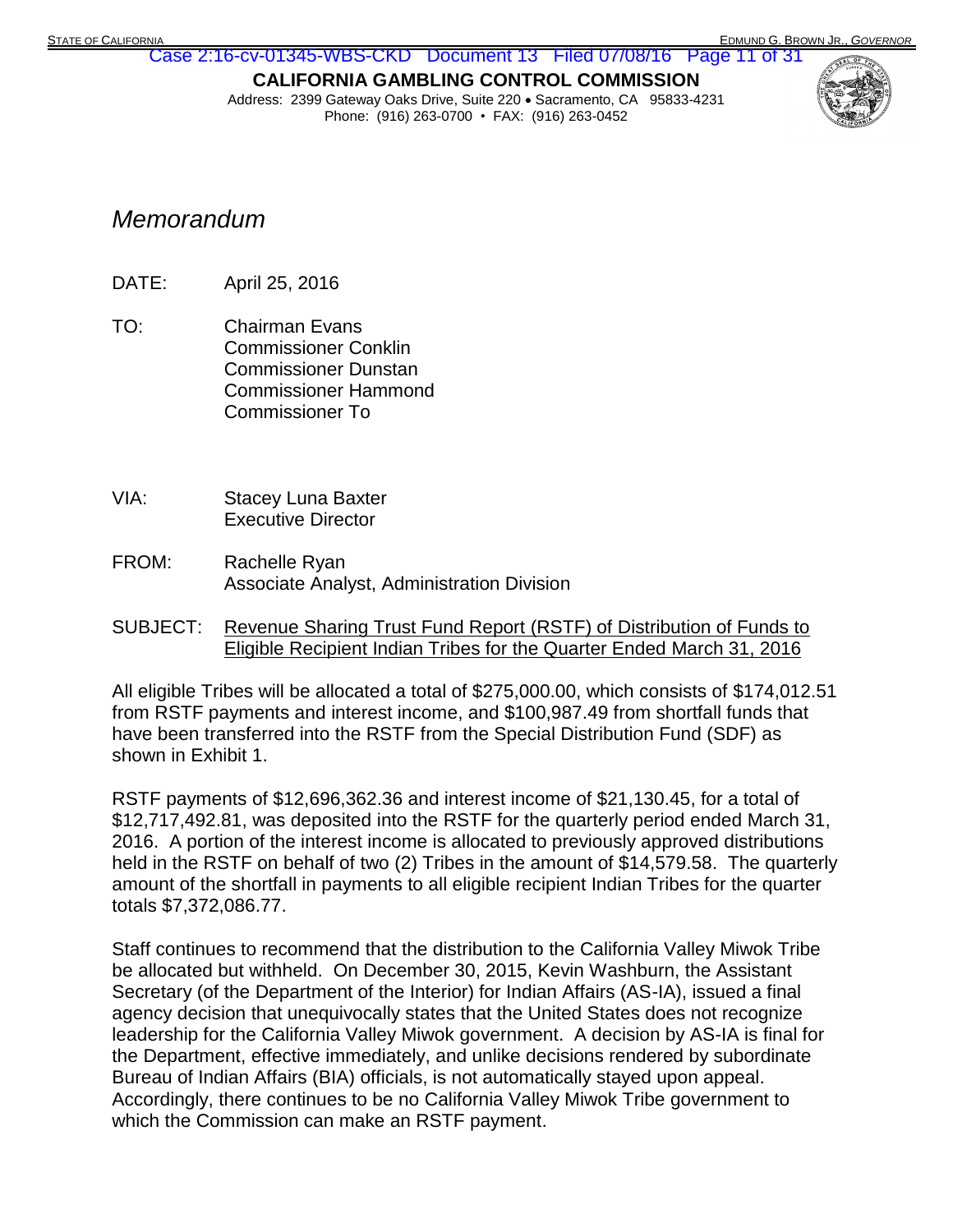#### Case 2:16 April 25, 2016 Case 2:16-cv-01345-WBS-CKD Document 13 Filed 07/08/16 Page 12 of 31

Staff recommends that the distribution allocated to the Iipay Nation of Santa Ysabel be distributed to the Yavapai Apache Nation, pursuant to an order from Sacramento County Superior Court.

Staff recommends the distribution allocated to the Fort Independence Indian Community of Paiute Indians of the Fort Independence Reservation be distributed to Grandpoint Bank, as Escrow Agent, pursuant to an order from Inyo County Superior Court.

Staff also recommends that the distribution to the Alturas Indian Rancheria be allocated but withheld pending a decision by the Bureau of Indian Affairs (BIA) regarding who they will recognize as the lawful governing body of the Tribe for the purposes of government-to-government relations. The decision of the Northern California Agency Superintendent of the BIA was appealed on April 30, 2015 to the Regional Director of the BIA. On October 15, 2015, the Regional Director of the BIA decided the case; however, that decision has been appealed to the Interior Board of Indian Appeals.

A listing of the amount of revenue received from each Compact Tribe is attached as Exhibit 2. The receipts are equally distributed to seventy-three  $(73)^1$  of the eighty-nine (89) Tribes listed in Exhibit 1 as eligible recipient Tribes (pending receipt of outstanding eligibility certification forms, if any).

At the end of the calendar quarter, the amount of outstanding payments due into the RSTF from three (3) Tribes was \$1,203,750.00. If the payments due at the end of this quarter had been deposited into the RSTF, each recipient Tribe would have received \$16,489.72 in additional RSTF money with this quarter's distribution in lieu of an equal amount of SDF transferred shortfall funds. Total outstanding payments for the quarter ended March 31, 2016, are summarized in the following Table 1:

| Table 1                                                              |                                                   |    |                   |  |
|----------------------------------------------------------------------|---------------------------------------------------|----|-------------------|--|
|                                                                      | Indian Gaming Revenue Sharing Trust Fund Payments |    |                   |  |
|                                                                      | Aging Schedule as of March 31, 2016               |    |                   |  |
| Period(s) in Arrears <sup>2</sup>                                    | Number of Tribes                                  |    | <b>Amount Due</b> |  |
| One (1) Quarter (1999<br>Compact Section 4.3.2.3)                    |                                                   | \$ | 78,750.00         |  |
| Two (2) Quarters (1999<br>Compact Section 4.3.2.3)                   | 2                                                 |    | 1,125,000.00      |  |
| Exceeds 30 days after the<br>calendar quarter (varies<br>by Compact) |                                                   |    |                   |  |
| Totals                                                               |                                                   | S  | 1,203,750.00      |  |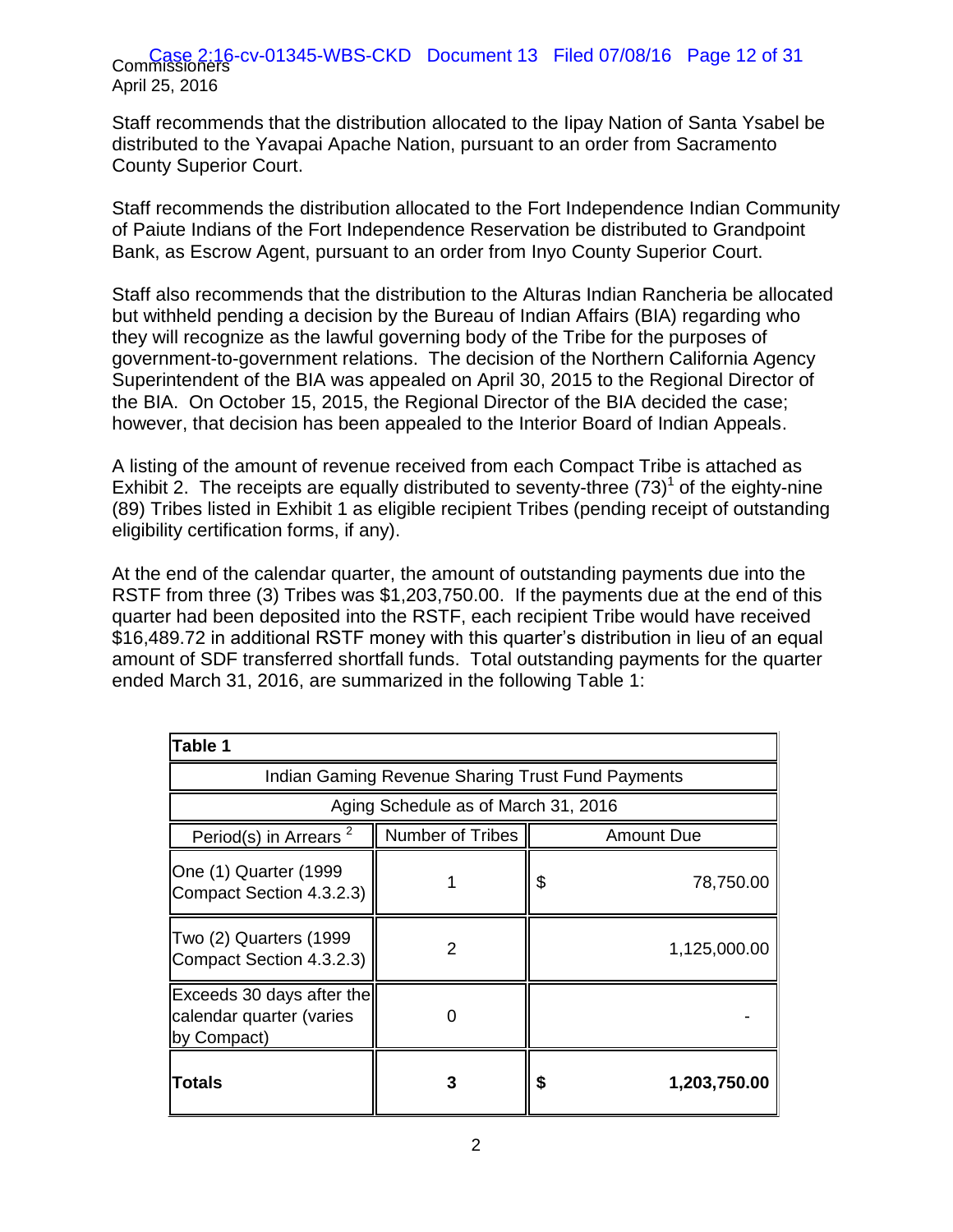## Case 2:16-cv-01345-WBS-CKD Document 13 Filed 07/08/16 Page 13 of 31 April 25, 2016

## A fund condition statement for the RSTF through March 31, 2016, for the fiscal year 2015-16 is attached as Exhibit 3.

- 1 Distributions to the California Valley Miwok Tribe and Alturas Indian Rancheria are withheld pending resolution of Tribal leadership disputes.
- 2 Periods in Arrears are categorized according to the applicable Tribal Compact provisions.

Attachments:

- Exhibit 1 RSTF Distribution List
- Exhibit 2 RSTF Received From Compacted Tribes
- Exhibit 3 RSTF Fund Condition Statement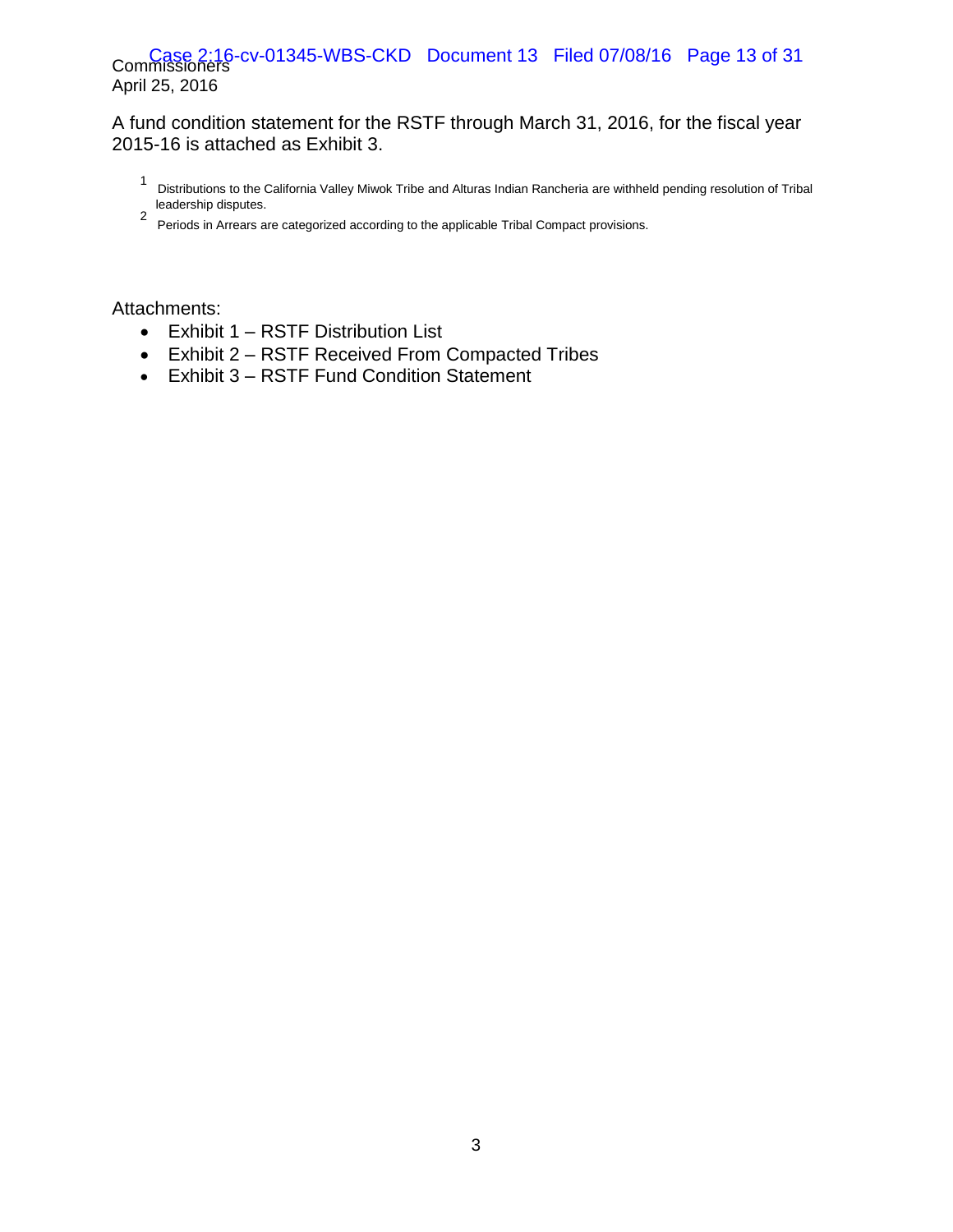|                         | <b>Exhibit 1</b>                                                                          |                                                                     |                               |                                                            |                                                        |
|-------------------------|-------------------------------------------------------------------------------------------|---------------------------------------------------------------------|-------------------------------|------------------------------------------------------------|--------------------------------------------------------|
|                         | <b>Revenue Sharing Trust Fund Distribution</b>                                            |                                                                     |                               |                                                            |                                                        |
|                         | Total Amount of Distribution for the Quarter Ended March 31, 2016                         |                                                                     |                               |                                                            |                                                        |
|                         | <b>Recipient Indian Tribe</b>                                                             | Quarterly<br><b>Distribution</b><br>from Revenue<br><b>Received</b> | Quarterly<br><b>Shortfall</b> | <b>Total Potential</b><br>Quarterly<br><b>Distribution</b> | <b>Distributions</b><br>Inception to<br>March 31, 2016 |
| $\mathbf 1$             | Alturas Indian Rancheria <sup>1</sup>                                                     | 174,012.51                                                          | 100,987.49                    | \$275,000.00                                               | \$15,813,385.42                                        |
| $\overline{2}$          | Augustine Band of Cahuilla<br>Indians $^2$                                                | .00                                                                 | .00                           | .00                                                        | 1,238,385.42                                           |
| $\mathbf{3}$            | Bear River Band of the<br>Rohnerville Rancheria                                           | 174,012.51                                                          | 100,987.49                    | 275,000.00                                                 | 15,813,385.42                                          |
| $\overline{\mathbf{4}}$ | Big Lagoon Rancheria                                                                      | 174,012.51                                                          | 100,987.49                    | 275,000.00                                                 | 15,813,385.42                                          |
| 5                       | Big Pine Paiute Tribe of the<br>Owens Valley                                              | 174,012.51                                                          | 100,987.49                    | 275,000.00                                                 | 15,813,385.42                                          |
| 6                       | Big Sandy Rancheria of<br>Western Mono Indians of<br>California                           | 174,012.51                                                          | 100,987.49                    | 275,000.00                                                 | 15,813,385.42                                          |
| $\overline{7}$          | Big Valley Band of Pomo<br>Indians of the Big Valley<br>Rancheria                         | 174,012.51                                                          | 100,987.49                    | 275,000.00                                                 | 8,525,000.00                                           |
| 8                       | <b>Bishop Paiute Tribe</b>                                                                | 174,012.51                                                          | 100,987.49                    | 275,000.00                                                 | 15,813,385.42                                          |
| $\boldsymbol{9}$        | Blue Lake Rancheria <sup>2</sup>                                                          | .00                                                                 | .00                           | .00                                                        | 1,788,385.42                                           |
| 10                      | <b>Bridgeport Indian Colony</b>                                                           | 174,012.51                                                          | 100,987.49                    | 275,000.00                                                 | 15,813,385.42                                          |
| 11                      | Buena Vista Rancheria of<br>Me-Wuk Indians of California                                  | 174,012.51                                                          | 100,987.49                    | 275,000.00                                                 | 15,813,385.42                                          |
| 12                      | Cahto Tribe                                                                               | 174,012.51                                                          | 100,987.49                    | 275,000.00                                                 | 15,813,385.42                                          |
| 13                      | Cahuilla Band of Mission<br>Indians of the Cahuilla<br>Reservation                        | 174,012.51                                                          | 100,987.49                    | 275,000.00                                                 | 15,813,385.42                                          |
| 14                      | California Valley Miwok<br>Tribe <sup>1</sup>                                             | 174,012.51                                                          | 100,987.49                    | 275,000.00                                                 | 15,813,385.42                                          |
| 15                      | Campo Band of Diegueno<br>Mission Indians of the<br>Campo Indian Reservation <sup>2</sup> | .00                                                                 | .00                           | .00                                                        | 538,034.21                                             |
| 16                      | Cedarville Rancheria                                                                      | 174,012.51                                                          | 100,987.49                    | 275,000.00                                                 | 15,813,385.42                                          |
| 17                      | Chemehuevi Indian Tribe of<br>the Chemehuevi Reservation                                  | 174,012.51                                                          | 100,987.49                    | 275,000.00                                                 | 15,813,385.42                                          |
| 18                      | Cher-Ae Heights Indian<br>Community of the Trinidad<br>Rancheria                          | 174,012.51                                                          | 100,987.49                    | 275,000.00                                                 | 15,813,385.42                                          |
| 19                      | Chicken Ranch Rancheria of<br>Me-Wuk Indians of California                                | 174,012.51                                                          | 100,987.49                    | 275,000.00                                                 | 15,813,385.42                                          |
| 20                      | Cloverdale Rancheria of<br>Pomo Indians of California                                     | 174,012.51                                                          | 100,987.49                    | 275,000.00                                                 | 15,813,385.42                                          |
| 21                      | Cold Springs Rancheria of<br>Mono Indians of California                                   | 174,012.51                                                          | 100,987.49                    | 275,000.00                                                 | 15,813,385.42                                          |
| 22                      | Colorado River Indian Tribes<br>of the Colorado River Indian<br>Reservation               | 174,012.51                                                          | 100,987.49                    | 275,000.00                                                 | 15,813,385.42                                          |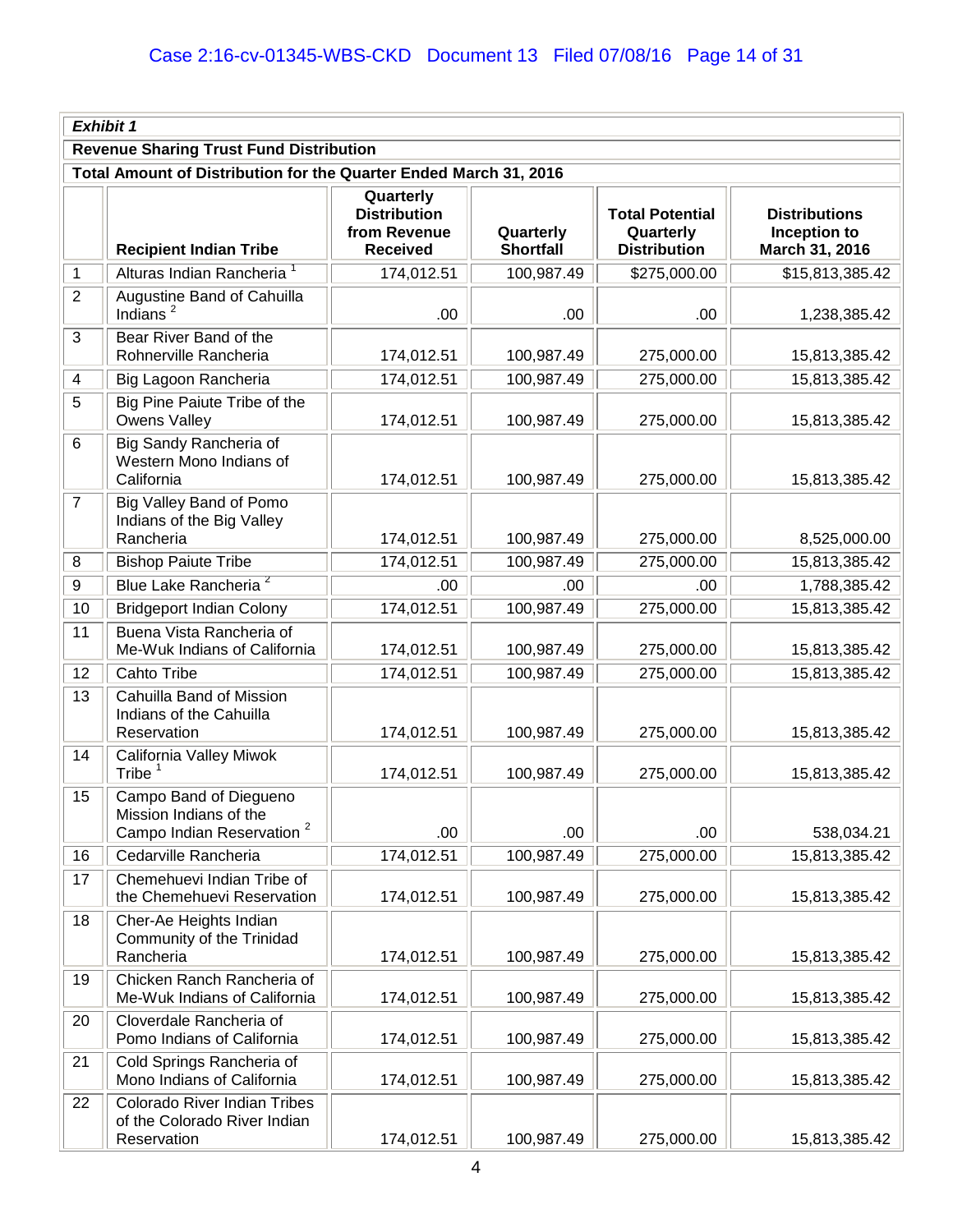|    | Exhibit 1                                                                                          |                                                                     |                               |                                                            |                                                        |  |
|----|----------------------------------------------------------------------------------------------------|---------------------------------------------------------------------|-------------------------------|------------------------------------------------------------|--------------------------------------------------------|--|
|    | <b>Revenue Sharing Trust Fund Distribution</b>                                                     |                                                                     |                               |                                                            |                                                        |  |
|    | Total Amount of Distribution for the Quarter Ended March 31, 2016                                  |                                                                     |                               |                                                            |                                                        |  |
|    | <b>Recipient Indian Tribe</b>                                                                      | Quarterly<br><b>Distribution</b><br>from Revenue<br><b>Received</b> | Quarterly<br><b>Shortfall</b> | <b>Total Potential</b><br>Quarterly<br><b>Distribution</b> | <b>Distributions</b><br>Inception to<br>March 31, 2016 |  |
| 23 | Cortina Indian Rancheria                                                                           | 174,012.51                                                          | 100,987.49                    | 275,000.00                                                 | 15,813,385.42                                          |  |
| 24 | Coyote Valley Reservation                                                                          | 174,012.51                                                          | 100,987.49                    | 275,000.00                                                 | 11,825,000.00                                          |  |
| 25 | Death Valley Timbi-Sha<br>Shoshone Tribe                                                           | 174,012.51                                                          | 100,987.49                    | 275,000.00                                                 | 15,813,385.42                                          |  |
| 26 | Dry Creek Rancheria of<br>Pomo Indians of California <sup>2</sup>                                  | .00                                                                 | .00                           | .00                                                        | 1,513,385.42                                           |  |
| 27 | Elem Indian Colony of Pomo<br>Indians of the Sulphur Bank<br>Rancheria                             | 174,012.51                                                          | 100,987.49                    | 275,000.00                                                 | 15,813,385.42                                          |  |
| 28 | Elk Valley Rancheria                                                                               | 174,012.51                                                          | 100,987.49                    | 275,000.00                                                 | 15,813,385.42                                          |  |
| 29 | Enterprise Rancheria of<br>Maidu Indians of California                                             | 174,012.51                                                          | 100,987.49                    | 275,000.00                                                 | 15,813,385.42                                          |  |
| 30 | Ewiiaapaayp Band of<br>Kumeyaay Indians                                                            | 174,012.51                                                          | 100,987.49                    | 275,000.00                                                 | 15,813,385.42                                          |  |
| 31 | Federated Indians of Graton<br>Rancheria <sup>2</sup>                                              | .00                                                                 | .00                           | .00                                                        | 12,642,594.03                                          |  |
| 32 | Fort Bidwell Indian<br>Community of the Fort<br><b>Bidwell Reservation of</b><br>California        | 174,012.51                                                          | 100,987.49                    | 275,000.00                                                 | 15,813,385.42                                          |  |
| 33 | Fort Independence Indian<br>Community of Paiute Indians<br>of the Fort Independence<br>Reservation | 174,012.51                                                          | 100,987.49                    | 275,000.00                                                 | 15,813,385.42                                          |  |
| 34 | Fort Mojave Indian Tribe of<br>Arizona, California & Nevada                                        | 174,012.51                                                          | 100,987.49                    | 275,000.00                                                 | 15,813,385.42                                          |  |
| 35 | Greenville Rancheria                                                                               | 174,012.51                                                          | 100,987.49                    | 275,000.00                                                 | 15,813,385.42                                          |  |
| 36 | Grindstone Indian Rancheria<br>of Wintun-Wailaki Indians of<br>California                          | 174,012.51                                                          | 100,987.49                    | 275,000.00                                                 | 15,813,385.42                                          |  |
| 37 | Guidiville Rancheria of<br>California                                                              | 174,012.51                                                          | 100,987.49                    | 275,000.00                                                 | 15,813,385.42                                          |  |
| 38 | Habematolel Pomo of Upper<br>Lake                                                                  | 174,012.51                                                          | 100,987.49                    | 275,000.00                                                 | 15,813,385.42                                          |  |
| 39 | Hoopa Valley Tribe                                                                                 | 174,012.51                                                          | 100,987.49                    | 275,000.00                                                 | 15,813,385.42                                          |  |
| 40 | Hopland Band of Pomo<br>Indians of the Hopland<br>Rancheria                                        | 174,012.51                                                          | 100,987.49                    | 275,000.00                                                 | 3,741,306.53                                           |  |
| 41 | lipay Nation of Santa<br>Ysabel                                                                    | 174,012.51                                                          | 100,987.49                    | 275,000.00                                                 | 15,813,385.42                                          |  |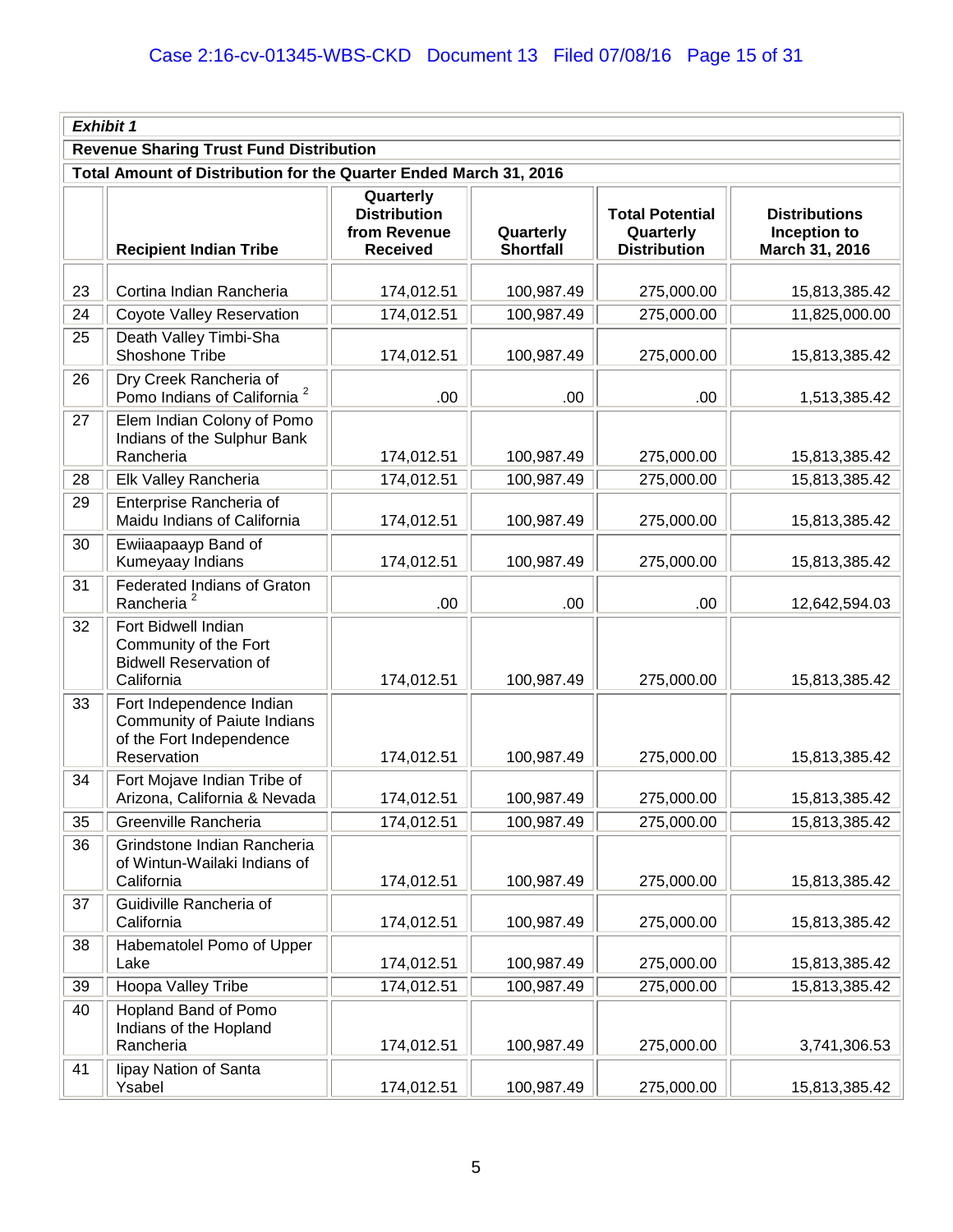|    | Exhibit 1                                                                            |                                                                     |                               |                                                            |                                                        |  |
|----|--------------------------------------------------------------------------------------|---------------------------------------------------------------------|-------------------------------|------------------------------------------------------------|--------------------------------------------------------|--|
|    | <b>Revenue Sharing Trust Fund Distribution</b>                                       |                                                                     |                               |                                                            |                                                        |  |
|    | Total Amount of Distribution for the Quarter Ended March 31, 2016                    |                                                                     |                               |                                                            |                                                        |  |
|    | <b>Recipient Indian Tribe</b>                                                        | Quarterly<br><b>Distribution</b><br>from Revenue<br><b>Received</b> | Quarterly<br><b>Shortfall</b> | <b>Total Potential</b><br>Quarterly<br><b>Distribution</b> | <b>Distributions</b><br>Inception to<br>March 31, 2016 |  |
| 42 | Inaja Band of Diegueno<br>Mission Indians of the Inaja<br>and Cosmit Reservation     | 174,012.51                                                          | 100,987.49                    | 275,000.00                                                 | 15,813,385.42                                          |  |
| 43 | Ione Band of Miwok Indians<br>of California                                          | 174,012.51                                                          | 100,987.49                    | 275,000.00                                                 | 15,813,385.42                                          |  |
| 44 | Jamul Indian Village of<br>California                                                | 174,012.51                                                          | 100,987.49                    | 275,000.00                                                 | 15,813,385.42                                          |  |
| 45 | <b>Karuk Tribe</b>                                                                   | 174,012.51                                                          | 100,987.49                    | 275,000.00                                                 | 15,813,385.42                                          |  |
| 46 | Kashia Band of Pomo<br>Indians of the Stewarts Point<br>Rancheria                    | 174,012.51                                                          | 100,987.49                    | 275,000.00                                                 | 15,813,385.42                                          |  |
| 47 | Koi Nation of Northern<br>California                                                 | 174,012.51                                                          | 100,987.49                    | 275,000.00                                                 | 15,392,594.03                                          |  |
| 48 | La Jolla Band of Luiseno<br>Indians                                                  | 174,012.51                                                          | 100,987.49                    | 275,000.00                                                 | 15,813,385.42                                          |  |
| 49 | La Posta Band of Diegueno<br>Mission Indians of the La<br>Posta Indian Reservation   | 174,012.51                                                          | 100,987.49                    | 275,000.00                                                 | 15,813,385.42                                          |  |
| 50 | Lone Pine Paiute-Shoshone<br>Tribe                                                   | 174,012.51                                                          | 100,987.49                    | 275,000.00                                                 | 15,813,385.42                                          |  |
| 51 | Los Coyotes Band of<br>Cahuilla and Cupeno Indians                                   | 174,012.51                                                          | 100,987.49                    | 275,000.00                                                 | 15,813,385.42                                          |  |
| 52 | Lytton Rancheria of<br>California                                                    | 174,012.51                                                          | 100,987.49                    | 275,000.00                                                 | 15,813,385.42                                          |  |
| 53 | Manchester Band of Pomo<br>Indians of the Manchester<br>Rancheria                    | 174,012.51                                                          | 100,987.49                    | 275,000.00                                                 | 15,813,385.42                                          |  |
| 54 | Manzanita Band of Diegueno<br>Mission Indians of the<br>Manzanita Reservation        | 174,012.51                                                          | 100,987.49                    | 275,000.00                                                 | 15,813,385.42                                          |  |
| 55 | Mechoopda Indian Tribe of<br>Chico Rancheria                                         | 174,012.51                                                          | 100,987.49                    | 275,000.00                                                 | 15,813,385.42                                          |  |
| 56 | Mesa Grande Band of<br>Diegueno Mission Indians of<br>the Mesa Grande<br>Reservation | 174,012.51                                                          | 100,987.49                    | 275,000.00                                                 | 15,813,385.42                                          |  |
| 57 | Middletown Rancheria of<br>Pomo Indians of California                                | .00                                                                 | .00                           | .00                                                        | 482,578.08                                             |  |
| 58 | Northfork Rancheria of Mono<br>Indians of California                                 | 174,012.51                                                          | 100,987.49                    | 275,000.00                                                 | 15,813,385.42                                          |  |
| 59 | Pala Band of Luiseno<br>Mission Indians of the Pala<br>Reservation <sup>2</sup>      | .00                                                                 | .00                           | .00.                                                       | 482,578.08                                             |  |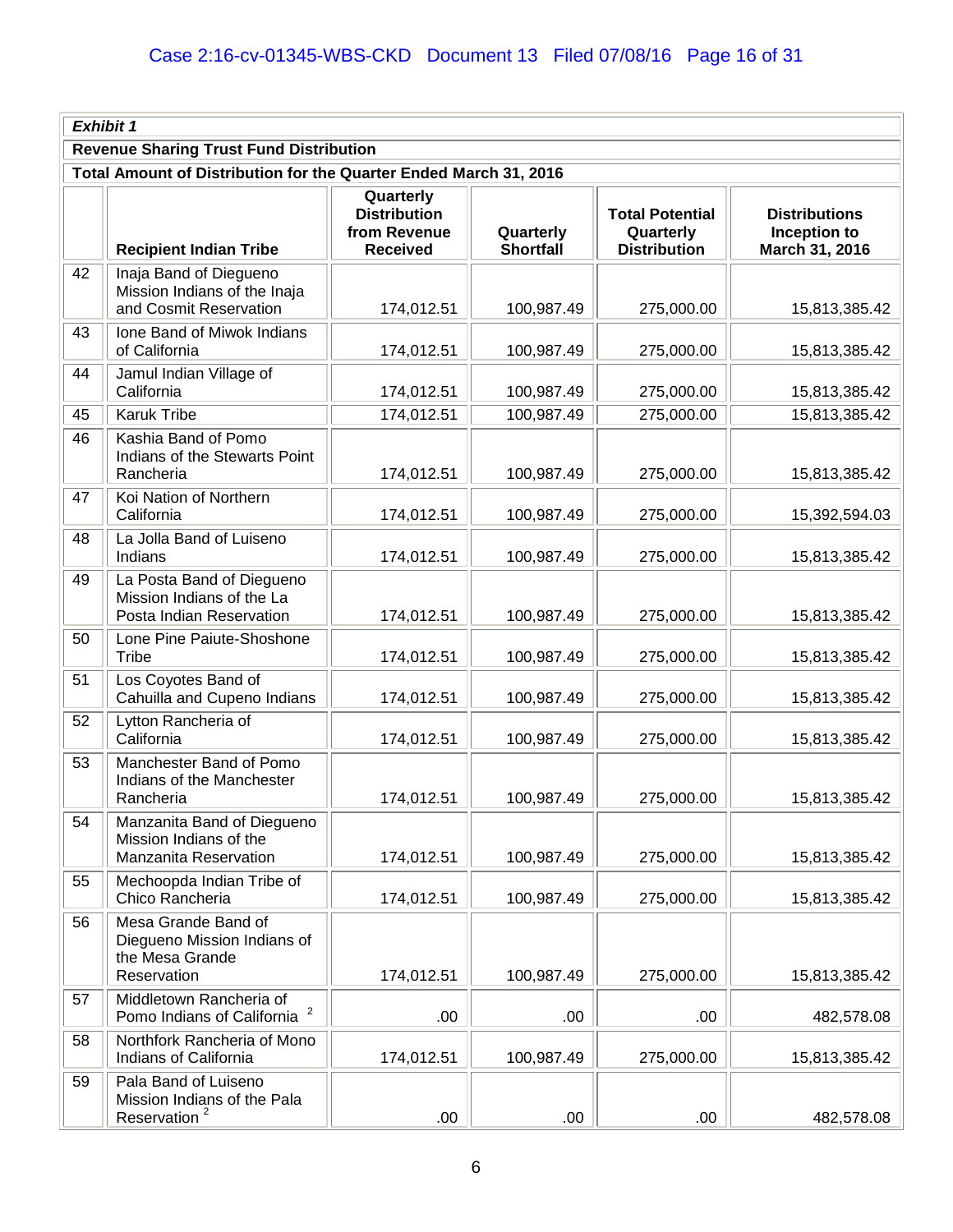|    | Exhibit 1                                                                                                                 |                                                                     |                               |                                                            |                                                        |  |
|----|---------------------------------------------------------------------------------------------------------------------------|---------------------------------------------------------------------|-------------------------------|------------------------------------------------------------|--------------------------------------------------------|--|
|    | <b>Revenue Sharing Trust Fund Distribution</b>                                                                            |                                                                     |                               |                                                            |                                                        |  |
|    | Total Amount of Distribution for the Quarter Ended March 31, 2016                                                         |                                                                     |                               |                                                            |                                                        |  |
|    | <b>Recipient Indian Tribe</b>                                                                                             | Quarterly<br><b>Distribution</b><br>from Revenue<br><b>Received</b> | Quarterly<br><b>Shortfall</b> | <b>Total Potential</b><br>Quarterly<br><b>Distribution</b> | <b>Distributions</b><br>Inception to<br>March 31, 2016 |  |
| 60 | Paskenta Band of Nomlaki<br>Indians of California                                                                         | .00                                                                 | .00.                          | .00                                                        | 688,385.42                                             |  |
| 61 | Pauma Band of Luiseno<br>Mission Indians of the<br>Pauma & Yuima<br>Reservation <sup>2</sup>                              | .00                                                                 | .00                           | .00                                                        | 482,578.08                                             |  |
| 62 | Picayune Rancheria of<br>Chukchansi Indians of<br>California                                                              | .00                                                                 | .00.                          | .00                                                        | 1,513,385.42                                           |  |
| 63 | Pinoleville Pomo Nation                                                                                                   | 174,012.51                                                          | 100,987.49                    | 275,000.00                                                 | 15,813,385.42                                          |  |
| 64 | Pit River Tribe (includes XL<br>Ranch, Big Bend, Likely,<br>Lookout, Montgomery Creek<br>and Roaring Creek<br>Rancherias) | 174,012.51                                                          | 100,987.49                    | 275,000.00                                                 | 15,813,385.42                                          |  |
| 65 | Potter Valley Tribe                                                                                                       | 174,012.51                                                          | 100,987.49                    | 275,000.00                                                 | 15,813,385.42                                          |  |
| 66 | Quartz Valley Indian<br>Community of the Quartz<br>Valley Reservation of<br>California                                    | 174,012.51                                                          | 100,987.49                    | 275,000.00                                                 | 15,813,385.42                                          |  |
| 67 | Quechan Tribe of the Fort<br>Yuma Indian Reservation                                                                      | .00                                                                 | .00.                          | .00                                                        | 7,838,385.42                                           |  |
| 68 | Ramona Band of<br>Cahuilla                                                                                                | 174,012.51                                                          | 100,987.49                    | 275,000.00                                                 | 15,813,385.42                                          |  |
| 69 | Redwood Valley or Little<br>River Band of Pomo Indians<br>of the Redwood Valley<br>Rancheria California                   | 174,012.51                                                          | 100,987.49                    | 275,000.00                                                 | 15,813,385.42                                          |  |
| 70 | Resighini Rancheria                                                                                                       | 174,012.51                                                          | 100,987.49                    | 275,000.00                                                 | 15,813,385.42                                          |  |
| 71 | Rincon Band of Luiseno<br>Mission Indians of the<br>Rincon Reservation <sup>2</sup>                                       | .00                                                                 | .00.                          | .00                                                        | 441,306.53                                             |  |
| 72 | Robinson Rancheria                                                                                                        | 174,012.51                                                          | 100,987.49                    | 275,000.00                                                 | 1,925,000.00                                           |  |
| 73 | Round Valley Indian Tribes,<br>Round Valley Reservation                                                                   | 174,012.51                                                          | 100,987.49                    | 275,000.00                                                 | 15,813,385.42                                          |  |
| 74 | San Pasqual Band of<br>Diegueno Mission Indians of<br>California <sup>2</sup>                                             | .00                                                                 | .00                           | .00                                                        | 482,578.08                                             |  |
| 75 | Santa Rosa Band of Cahuilla<br>Indians                                                                                    | 174,012.51                                                          | 100,987.49                    | 275,000.00                                                 | 15,813,385.42                                          |  |
| 76 | Scotts Valley Band of Pomo<br>Indians of California                                                                       | 174,012.51                                                          | 100,987.49                    | 275,000.00                                                 | 15,813,385.42                                          |  |
| 77 | Sherwood Valley Rancheria<br>of Pomo Indians of California                                                                | 174,012.51                                                          | 100,987.49                    | 275,000.00                                                 | 15,813,385.42                                          |  |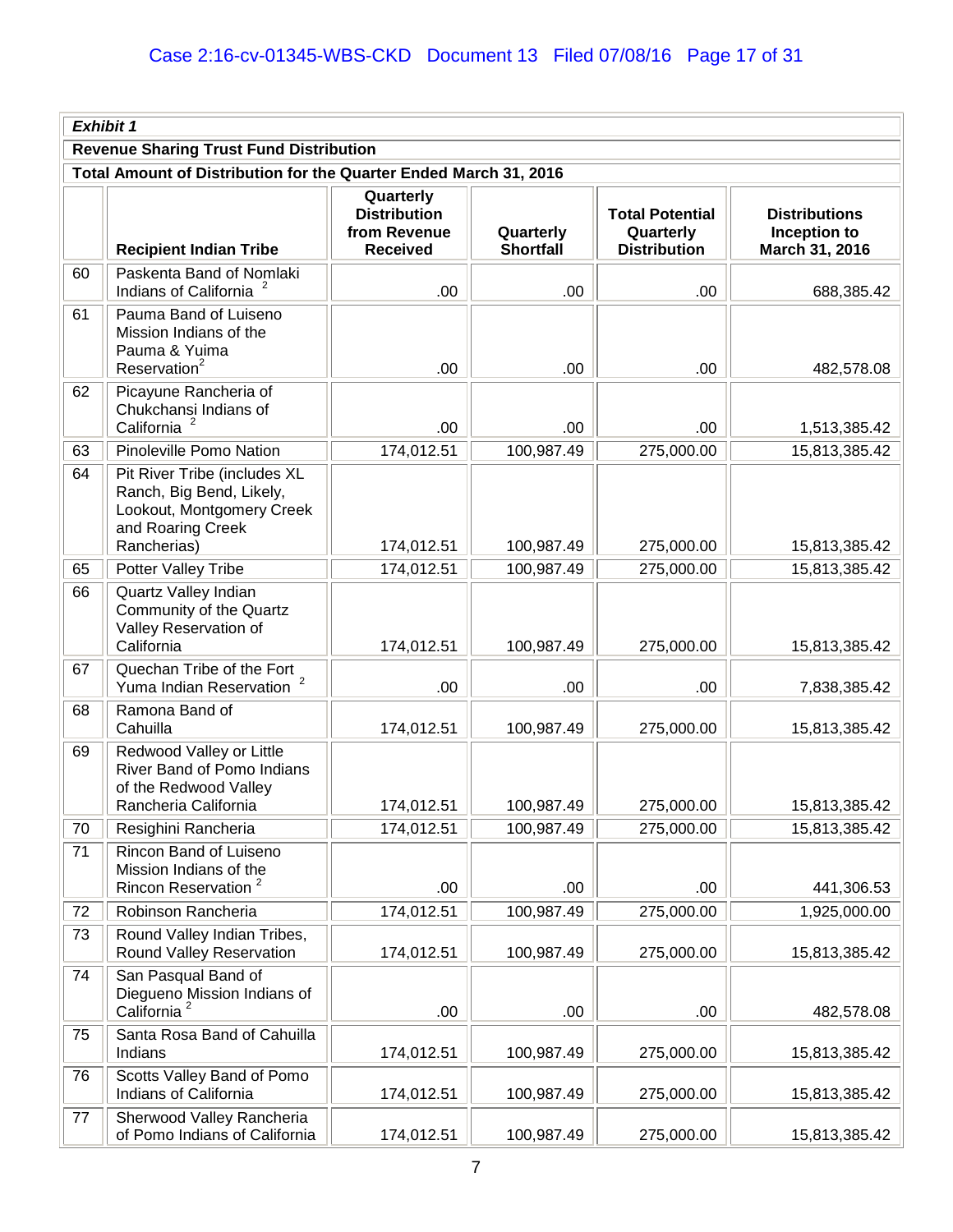|    | Exhibit 1                                                                                                                                          |                                                                     |                               |                                                            |                                                        |
|----|----------------------------------------------------------------------------------------------------------------------------------------------------|---------------------------------------------------------------------|-------------------------------|------------------------------------------------------------|--------------------------------------------------------|
|    | <b>Revenue Sharing Trust Fund Distribution</b>                                                                                                     |                                                                     |                               |                                                            |                                                        |
|    | Total Amount of Distribution for the Quarter Ended March 31, 2016                                                                                  |                                                                     |                               |                                                            |                                                        |
|    | <b>Recipient Indian Tribe</b>                                                                                                                      | Quarterly<br><b>Distribution</b><br>from Revenue<br><b>Received</b> | Quarterly<br><b>Shortfall</b> | <b>Total Potential</b><br>Quarterly<br><b>Distribution</b> | <b>Distributions</b><br>Inception to<br>March 31, 2016 |
| 78 | Shingle Springs Band of<br>Miwok Indians, Shingle<br>Springs Rancheria (Verona<br>Tract)                                                           | .00                                                                 | .00.                          | .00                                                        | 7,563,385.42                                           |
| 79 | Susanville Indian Rancheria                                                                                                                        | 174,012.51                                                          | 100,987.49                    | 275,000.00                                                 | 15,813,385.42                                          |
| 80 | Tejon Indian Tribe                                                                                                                                 | 174,012.51                                                          | 100,987.49                    | 275,000.00                                                 | 4,659,890.00                                           |
| 81 | Tolowa Dee-Ni' Nation<br>(formerly Smith River<br>Rancheria)                                                                                       | 174,012.51                                                          | 100,987.49                    | 275,000.00                                                 | 15,813,385.42                                          |
| 82 | <b>Torres Martinez Desert</b><br>Cahuilla Indians                                                                                                  | 174,012.51                                                          | 100,987.49                    | 275,000.00                                                 | 15,813,385.42                                          |
| 83 | Tuolumne Band of Me-Wuk<br>Indians of the Tuolumne<br>Rancheria of California <sup>2</sup>                                                         | .00                                                                 | .00                           | .00                                                        | 482,578.08                                             |
| 84 | United Auburn Indian<br>Community of the Auburn<br>Rancheria of California <sup>2</sup>                                                            | .00                                                                 | .00                           | .00                                                        | 1,513,385.42                                           |
| 85 | Utu Utu Gwaitu Paiute Tribe<br>of the Benton Paiute<br>Reservation                                                                                 | 174,012.51                                                          | 100,987.49                    | 275,000.00                                                 | 15,813,385.42                                          |
| 86 | Washoe Tribe of Nevada &<br>California (Carson Colony,<br>Dresslerville Colony,<br>Woodfords Community,<br>Stewart Community, &<br>Washoe Ranches) | 174,012.51                                                          | 100,987.49                    | 275,000.00                                                 | 15,813,385.42                                          |
| 87 | Wilton Rancheria                                                                                                                                   | 174,012.51                                                          | 100,987.49                    | 275,000.00                                                 | 7,494,505.49                                           |
| 88 | <b>Wiyot Tribe</b>                                                                                                                                 | 174,012.51                                                          | 100,987.49                    | 275,000.00                                                 | 15,813,385.42                                          |
| 89 | Yurok Tribe of the Yurok<br>Reservation                                                                                                            | 174,012.51                                                          | 100,987.49                    | 275,000.00                                                 | 15,813,385.42                                          |
|    | <b>Total</b>                                                                                                                                       | \$12,702,913.23                                                     | \$7,372,086.77                | \$20,075,000.00                                            | \$1,136,938,642.30                                     |

Footnotes:

 $1$  Distribution to the Tribe is currently pending.

 $2$  No longer an eligible recipient Tribe; however, previously received RSTF distributions.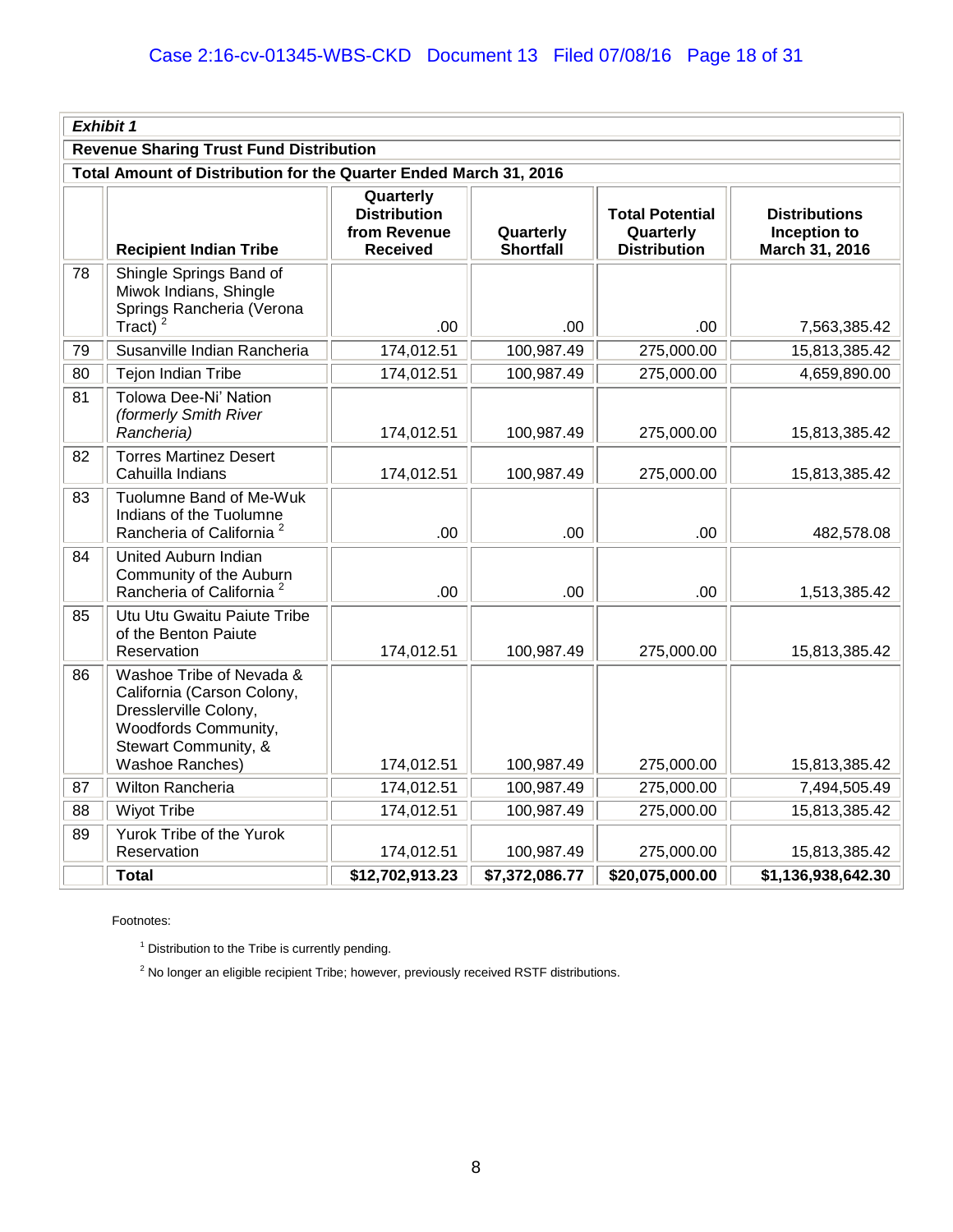| <b>Exhibit 2</b>                                                                                                         |                                                                                                 |                                                       |                                                     |  |  |
|--------------------------------------------------------------------------------------------------------------------------|-------------------------------------------------------------------------------------------------|-------------------------------------------------------|-----------------------------------------------------|--|--|
| <b>Revenue Sharing Trust Fund</b>                                                                                        |                                                                                                 |                                                       |                                                     |  |  |
| Amount of Revenue from Each Compact Tribe Received by the Commission through the<br><b>Quarter Ending March 31, 2016</b> |                                                                                                 |                                                       |                                                     |  |  |
|                                                                                                                          | <b>Compact Tribe</b>                                                                            | <b>Revenue Received</b><br><b>Fiscal Year to Date</b> | <b>Revenue Received</b><br><b>Inception to Date</b> |  |  |
| $\mathbf{1}$                                                                                                             | Agua Caliente Band of Cahuilla Indians of<br>the Agua Caliente Indian Reservation               | \$1,500,000.00                                        | \$20,827,953.20                                     |  |  |
| $\overline{2}$                                                                                                           | Alturas Indian Rancheria                                                                        | 0.00                                                  | 375,000.00                                          |  |  |
| 3                                                                                                                        | Augustine Band of Cahuilla Indians                                                              | 67,500.00                                             | 924,241.27                                          |  |  |
| $\overline{4}$                                                                                                           | Barona Group of Capitan Grande Band of<br>Mission Indians of the Barona<br>Reservation          | 552,262.50                                            | 11,690,312.77                                       |  |  |
| 5                                                                                                                        | Bear River Band of the Rohnerville<br>Rancheria                                                 | 0.00                                                  | 0.00                                                |  |  |
| 6                                                                                                                        | Berry Creek Rancheria of Maidu Indians<br>of California                                         | 97,200.00                                             | 1,649,470.68                                        |  |  |
| $\overline{7}$                                                                                                           | Big Sandy Rancheria of Western Mono<br>Indians of California                                    | 0.00                                                  | 0.00 <sup>1</sup>                                   |  |  |
| 8                                                                                                                        | Big Valley Band of Pomo Indians of the<br><b>Big Valley Rancheria</b>                           | 33,750.00                                             | 714,421.23                                          |  |  |
| 9                                                                                                                        | <b>Blue Lake Rancheria</b>                                                                      | 46,350.00                                             | 730,581.63                                          |  |  |
| 10                                                                                                                       | Buena Vista Rancheria of Me-Wuk<br>Indians of California                                        | 0.00                                                  | 0.00 <sup>1</sup>                                   |  |  |
| 11                                                                                                                       | Cabazon Band of Mission Indians                                                                 | 1,030,612.50                                          | 18,225,769.41                                       |  |  |
| 12                                                                                                                       | Cachil DeHe Band of Wintun Indians of<br>the Colusa Indian Community of the<br>Colusa Rancheria | 270,000.00                                            | 2,335,808.22                                        |  |  |
| 13                                                                                                                       | <b>Cahto Tribe</b>                                                                              | 0.00                                                  | 0.00                                                |  |  |
| 14                                                                                                                       | Cahuilla Band of Mission Indians of the<br><b>Cahuilla Reservation</b>                          | 0.00                                                  | 125,000.00                                          |  |  |
| 15                                                                                                                       | Campo Band of Diegueno Mission<br>Indians of the Campo Indian Reservation                       | 22,500.00                                             | 691,921.23                                          |  |  |
| 16                                                                                                                       | Chemehuevi Indian Tribe of the<br><b>Chemehuevi Reservation</b>                                 | 0.00                                                  | 0.00 <sup>1</sup>                                   |  |  |
| 17                                                                                                                       | Cher-Ae Heights Indian Community of the<br><b>Trinidad Rancheria</b>                            | 0.00                                                  | 0.00                                                |  |  |
| 18                                                                                                                       | Chicken Ranch Rancheria of Me-Wuk<br>Indians of California                                      | 0.00                                                  | 0.00                                                |  |  |
| 19                                                                                                                       | Dry Creek Rancheria of Pomo Indians of<br>California                                            | 416,250.00                                            | 19,000,746.58                                       |  |  |
| 20                                                                                                                       | Elem Indian Colony of Pomo Indians of<br>the Sulphur Bank Rancheria                             | 0.00                                                  | 0.00                                                |  |  |
| 21                                                                                                                       | Elk Valley Rancheria                                                                            | 0.00                                                  | 62,500.00                                           |  |  |
| 22                                                                                                                       | Ewiiaapaayp Band of Kumeyaay Indians                                                            | 0.00                                                  | 2,437,433.22                                        |  |  |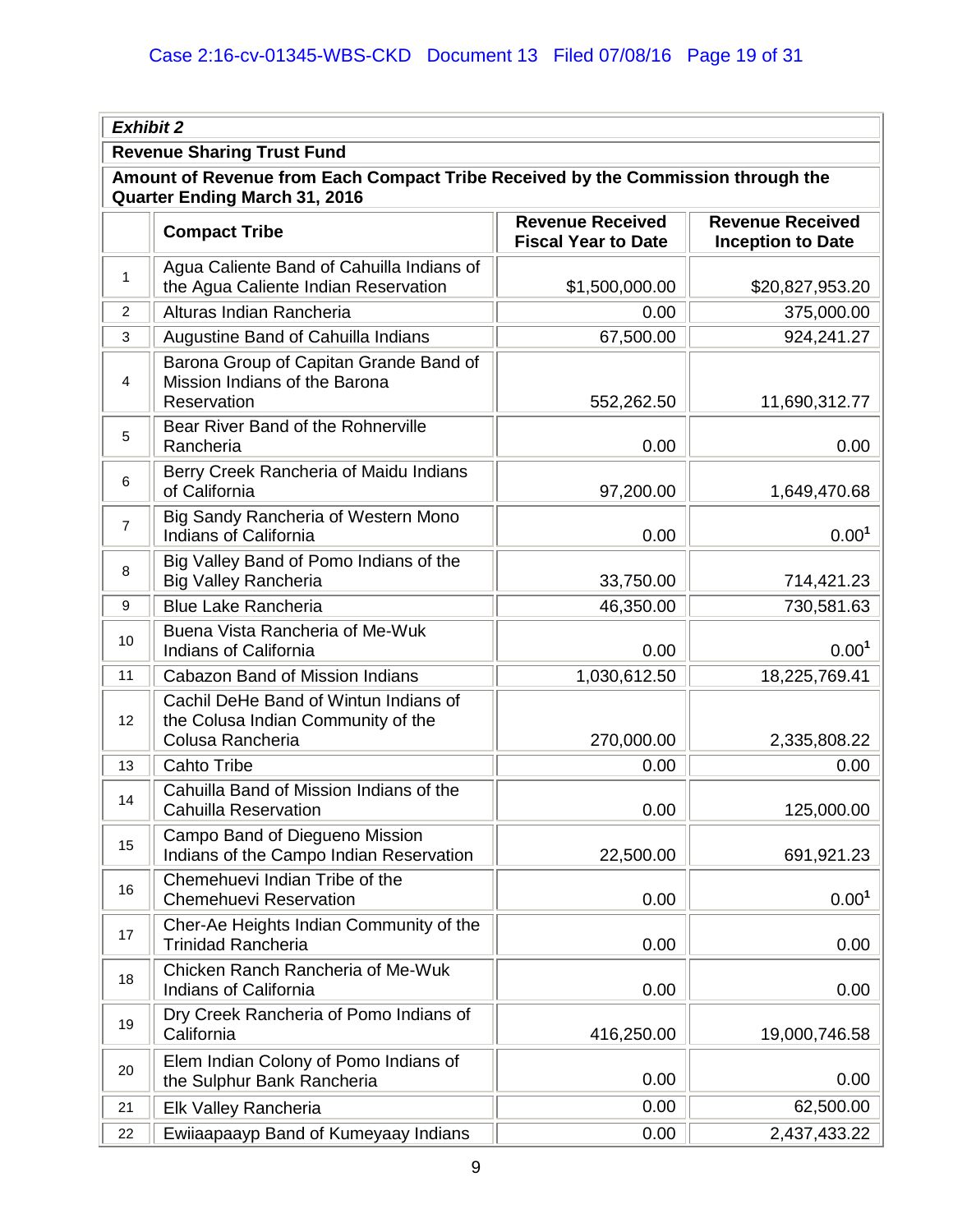| <b>Exhibit 2</b>                                                                                                         |                                                                                                                     |                                                       |                                                     |  |  |
|--------------------------------------------------------------------------------------------------------------------------|---------------------------------------------------------------------------------------------------------------------|-------------------------------------------------------|-----------------------------------------------------|--|--|
| <b>Revenue Sharing Trust Fund</b>                                                                                        |                                                                                                                     |                                                       |                                                     |  |  |
| Amount of Revenue from Each Compact Tribe Received by the Commission through the<br><b>Quarter Ending March 31, 2016</b> |                                                                                                                     |                                                       |                                                     |  |  |
|                                                                                                                          | <b>Compact Tribe</b>                                                                                                | <b>Revenue Received</b><br><b>Fiscal Year to Date</b> | <b>Revenue Received</b><br><b>Inception to Date</b> |  |  |
| 23                                                                                                                       | Federated Indians of Graton Rancheria                                                                               | 6,347,097.00                                          | 18,084,838.00                                       |  |  |
| 24                                                                                                                       | Hoopa Valley Tribe                                                                                                  | 0.00                                                  | 0.00                                                |  |  |
| 25                                                                                                                       | Hopland Band of Pomo Indians of the<br><b>Hopland Rancheria</b>                                                     | 0.00                                                  | 3,368,042.68                                        |  |  |
| 26                                                                                                                       | Jackson Rancheria of Me-Wuk Indians of<br>California                                                                | 967,354.35                                            | 14,793,703.27                                       |  |  |
| 27                                                                                                                       | Jamul Indian Village of California                                                                                  | 0.00                                                  | 0.00                                                |  |  |
| 28                                                                                                                       | La Jolla Band of Luiseno Indians                                                                                    | 0.00                                                  | 0.00                                                |  |  |
| 29                                                                                                                       | Manchester Band of Pomo Indians of the<br>Manchester Rancheria                                                      | 0.00                                                  | 0.00                                                |  |  |
| 30                                                                                                                       | Manzanita Band of Diegueno Mission<br>Indians of the Manzanita Reservation                                          | 0.00                                                  | 0.00                                                |  |  |
| 31                                                                                                                       | Middletown Rancheria of Pomo Indians of<br>California                                                               | 0.00                                                  | 437,500.00                                          |  |  |
| 32                                                                                                                       | Mooretown Rancheria of Maidu Indians of<br>California                                                               | 101,250.00                                            | 2,608,382.22                                        |  |  |
| 33                                                                                                                       | Morongo Band of Mission Indians                                                                                     | 1,500,000.00                                          | 16,922,104.14                                       |  |  |
| 34                                                                                                                       | <b>Bishop Paiute Tribe</b>                                                                                          | 0.00                                                  | 0.00                                                |  |  |
| 35                                                                                                                       | Pala Band of Luiseno Mission Indians of<br>the Pala Reservation                                                     | 1,500,000.00                                          | 35,875,896.37                                       |  |  |
| 36                                                                                                                       | Paskenta Band of Nomlaki Indians of<br>California                                                                   | 88,811.65                                             | 1,099,835.13                                        |  |  |
| 37                                                                                                                       | Pauma Band of Luiseno Mission Indians<br>of the Pauma & Yuima Reservation                                           | 157,500.00                                            | 7,243,661.71                                        |  |  |
| 38                                                                                                                       | Pechanga Band of Luiseno Mission<br>Indians of the Pechanga Reservation                                             | 1,500,000.00                                          | 19,094,120.11                                       |  |  |
| 39                                                                                                                       | Picayune Rancheria of Chukchansi<br>Indians of California                                                           | 2,205,000.00                                          | 33,959,619.86                                       |  |  |
| 40                                                                                                                       | Pit River Tribe (includes XL Ranch, Big<br>Bend, Likely, Lookout, Montgomery Creek<br>and Roaring Creek Rancherias) | 0.00                                                  | 0.00                                                |  |  |
| 41                                                                                                                       | Quechan Tribe of the Fort Yuma Indian<br>Reservation                                                                | 0.00                                                  | 0.00                                                |  |  |
| 42                                                                                                                       | Redding Rancheria                                                                                                   | 50,625.00                                             | 2,047,022.64                                        |  |  |
| 43                                                                                                                       | Resighini Rancheria                                                                                                 | 0.00                                                  | 0.00                                                |  |  |
| 44                                                                                                                       | Rincon Band of Luiseno Mission Indians<br>of the Rincon Reservation                                                 | 1,851,562.50                                          | 29,502,766.96                                       |  |  |
| 45                                                                                                                       | Robinson Rancheria of Pomo Indians                                                                                  | 0.00                                                  | 337,500.00                                          |  |  |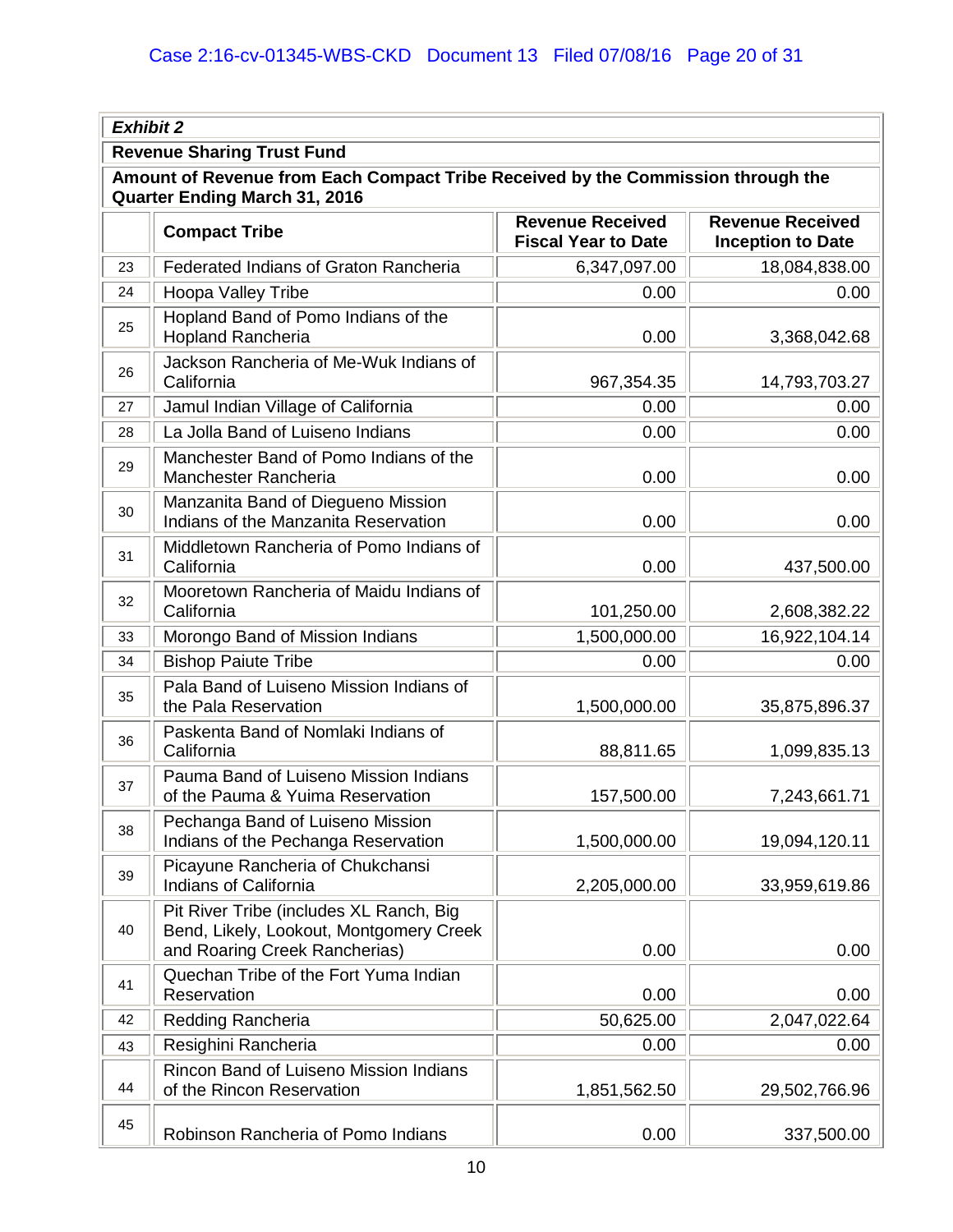|                                                                                                                          | <b>Exhibit 2</b>                                                                   |                                                       |                                                     |  |  |
|--------------------------------------------------------------------------------------------------------------------------|------------------------------------------------------------------------------------|-------------------------------------------------------|-----------------------------------------------------|--|--|
|                                                                                                                          | <b>Revenue Sharing Trust Fund</b>                                                  |                                                       |                                                     |  |  |
| Amount of Revenue from Each Compact Tribe Received by the Commission through the<br><b>Quarter Ending March 31, 2016</b> |                                                                                    |                                                       |                                                     |  |  |
|                                                                                                                          | <b>Compact Tribe</b>                                                               | <b>Revenue Received</b><br><b>Fiscal Year to Date</b> | <b>Revenue Received</b><br><b>Inception to Date</b> |  |  |
| 46                                                                                                                       | San Manuel Band of Mission Indians                                                 | 1,500,000.00                                          | 23,950,240.41                                       |  |  |
| 47                                                                                                                       | San Pasqual Band of Diegueno Mission<br>Indians of California                      | 2,306,250.00                                          | 31,352,116.84                                       |  |  |
| 48                                                                                                                       | Santa Rosa Indian Community of the<br>Santa Rosa Rancheria                         | 1,908,225.00                                          | 40,393,376.51                                       |  |  |
| 49                                                                                                                       | Santa Ynez Band of Chumash Mission<br>Indians of the Santa Ynez Reservation        | 657,750.00                                            | 20,556,039.04                                       |  |  |
| 50                                                                                                                       | Sherwood Valley Rancheria of Pomo<br><b>Indians of California</b>                  | 0.00                                                  | 0.00                                                |  |  |
| 51                                                                                                                       | Shingle Springs Band of Miwok Indians,<br>Shingle Springs Rancheria (Verona Tract) | 5,140,076.65                                          | 37,532,000.52                                       |  |  |
| 52                                                                                                                       | Soboba Band of Luiseno Indians                                                     | 648,787.50                                            | 13,158,018.09                                       |  |  |
| 53                                                                                                                       | Susanville Indian Rancheria                                                        | 0.00                                                  | 0.00                                                |  |  |
| 54                                                                                                                       | Sycuan Band of the Kumeyaay Nation                                                 | 1,112,715.67                                          | 36,505,350.88                                       |  |  |
| 55                                                                                                                       | Table Mountain Rancheria of California                                             | 876,937.50                                            | 18,563,045.03                                       |  |  |
| 56                                                                                                                       | Tolowa Dee-Ni' Nation (formerly Smith<br><b>River Rancheria)</b>                   | 0.00                                                  | 0.00                                                |  |  |
| 57                                                                                                                       | Tule River Indian Tribe of the Tule River<br>Reservation                           | 331,425.00                                            | 11,986,299.04                                       |  |  |
| 58                                                                                                                       | Tuolumne Band of Me-Wuk Indians of the<br>Tuolumne Rancheria of California         | 562,500.00                                            | 5,981,583.02                                        |  |  |
| 59                                                                                                                       | <b>Twenty-Nine Palms Band of Mission</b><br><b>Indians of California</b>           | 1,033,875.00                                          | 21,885,103.77                                       |  |  |
| 60                                                                                                                       | United Auburn Indian Community of the<br>Auburn Rancheria of California            | 1,500,000.00                                          | 28,450,312.20                                       |  |  |
| 61                                                                                                                       | Viejas Band of Kumeyaay Indians                                                    | 1,500,000.00                                          | 25, 195, 189. 25                                    |  |  |
| 62                                                                                                                       | Yocha Dehe Wintun Nation                                                           | 1,500,000.00                                          | 26,637,524.18                                       |  |  |
|                                                                                                                          | <b>Totals</b>                                                                      | \$40,884,167.82                                       | \$607,312,351.31                                    |  |  |
|                                                                                                                          | Interest                                                                           | 55,658.93                                             | 9,417,470.57                                        |  |  |
|                                                                                                                          | <b>Grand Totals</b>                                                                | \$40,939,826.75                                       | \$616,729,821.88                                    |  |  |

Footnotes:

1. Prepayment receipts were returned to payor Tribes for the return of unused putative gaming device licenses issued by Sides Accountancy Corporation. Licenses in equal number were issued by the Commission on September 5, 2002 resulting in \$2,137,500 in prepayment fees to the Fund.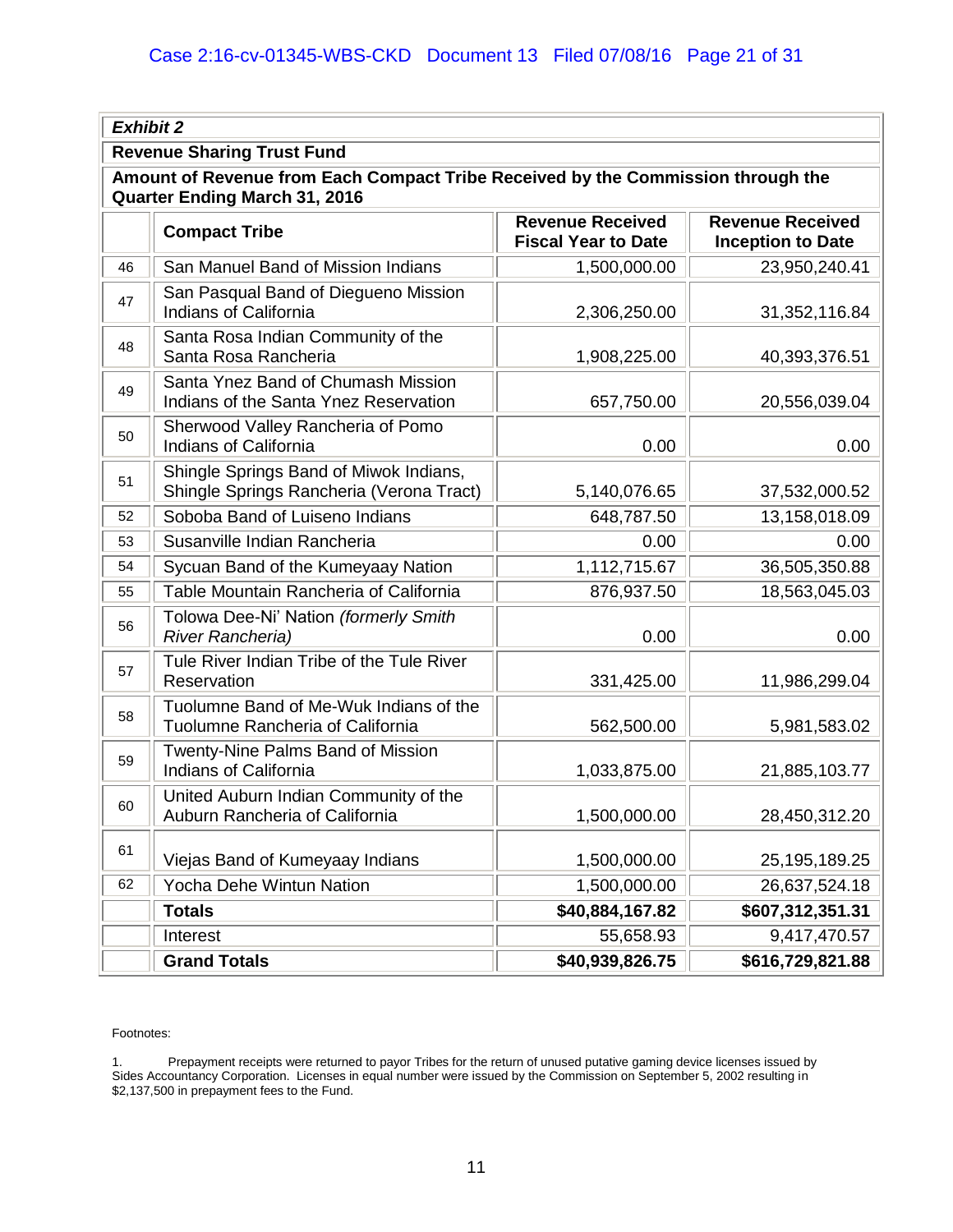## Cash Basis EXHIBIT<sub>3</sub> CALIFORNIA GAMBLING CONTROL COMMISSION 0366 - INDIAN GAMING REVENUE SHARING TRUST FUND FUND CONDITION STATEMENT As of the Quarter Ended March 31, 2016

| <b>BEGINNING BALANCE</b>                                                                      | \$32,593,194.96 |
|-----------------------------------------------------------------------------------------------|-----------------|
| <b>REVENUES AND TRANSFERS - Current Year</b><br>Revenues:                                     |                 |
| 250300 Income from Surplus Money Investment Fund                                              | 55,658.93       |
| 216900 License fees held in trust                                                             | 40,884,167.82   |
| Transfer from the SDF to the RSTF for shortfall per<br>Item 0855-111-0367, Budget Act of 2015 | 18,000,000.00   |
| <b>Totals, Revenues</b>                                                                       | 58,939,826.75   |
| <b>Totals, Resources</b>                                                                      | 91,533,021.71   |
| <b>EXPENDITURES</b>                                                                           |                 |
| Disbursements to Eligible Indian Recipient Tribes                                             | 58,575,000.00   |
| <b>Totals, Expenditures</b>                                                                   | 58,575,000.00   |
| <b>Prior Year Adjustment</b>                                                                  | 607,676.87      |
| FUND BALANCE, prior to distribution                                                           | 33,565,698.58   |
| Pending distribution                                                                          | 19,525,000.00   |
| Disbursements held on behalf of the Alturas Indian Rancheria                                  | 1,100,000.00    |
| Disbursements held on behalf of the California Valley Miwok Tribe                             | 12,338,001.99   |
| Interest due to Tribes <sup>1</sup>                                                           | 516,799.90      |
| 2<br><b>FUND BALANCE, after distribution</b>                                                  | \$<br>85,896.69 |

Footnotes:<br><sup>1.</sup> Accrued interest on previously held distributions in the amount of \$515,381.21 for California Valley Miwok Tribe and \$1,418.69 for Alturas Indian Rancheria.

 $2^2$  The fund balance represents the cash basis balance as identified by the Commission since inception of the Fund. This balance may not agree with the State Controller's fund balance, which is reported on an accrual basis. Additional reconciling items may exist that have not been identified.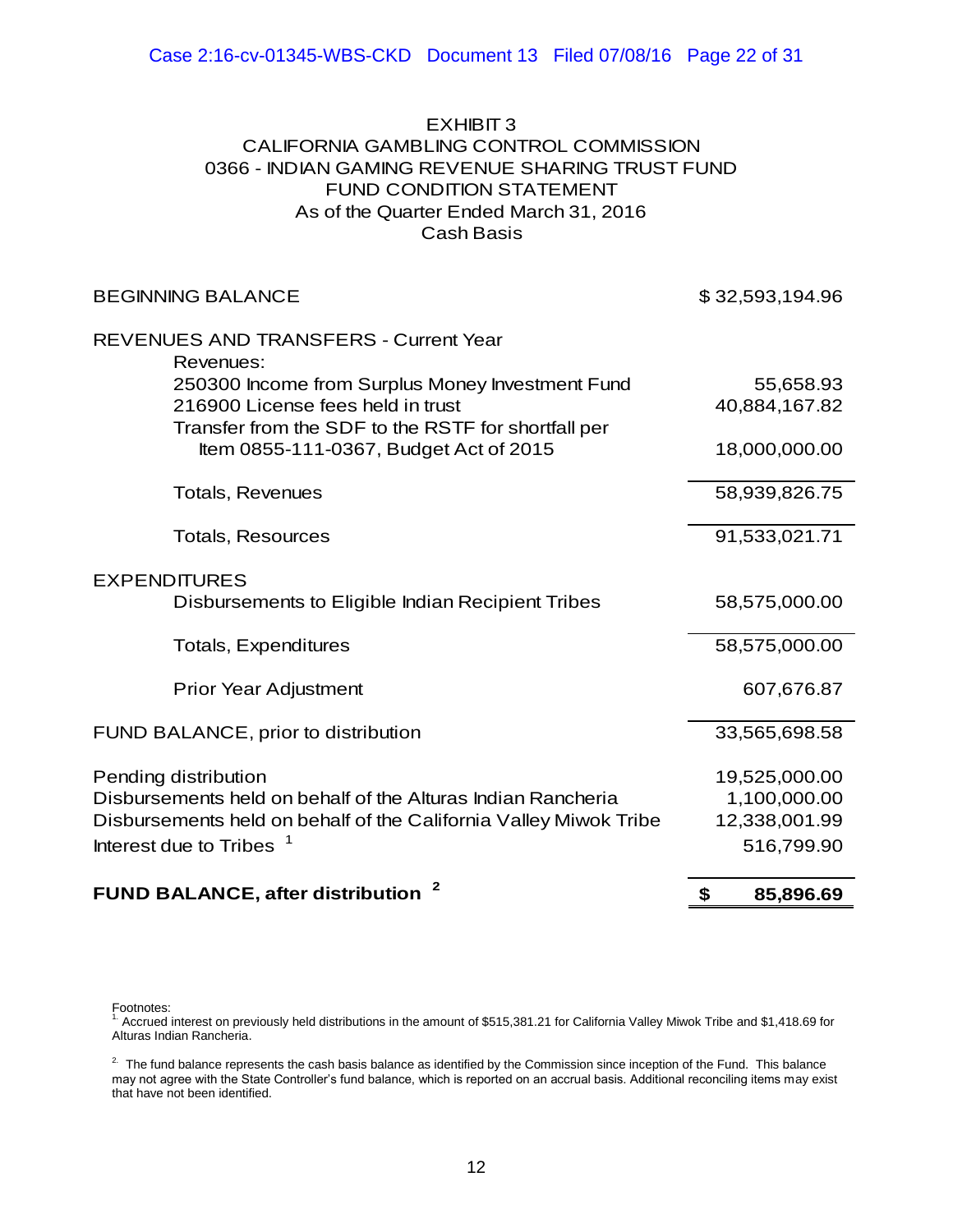# **EXHIBIT "4"**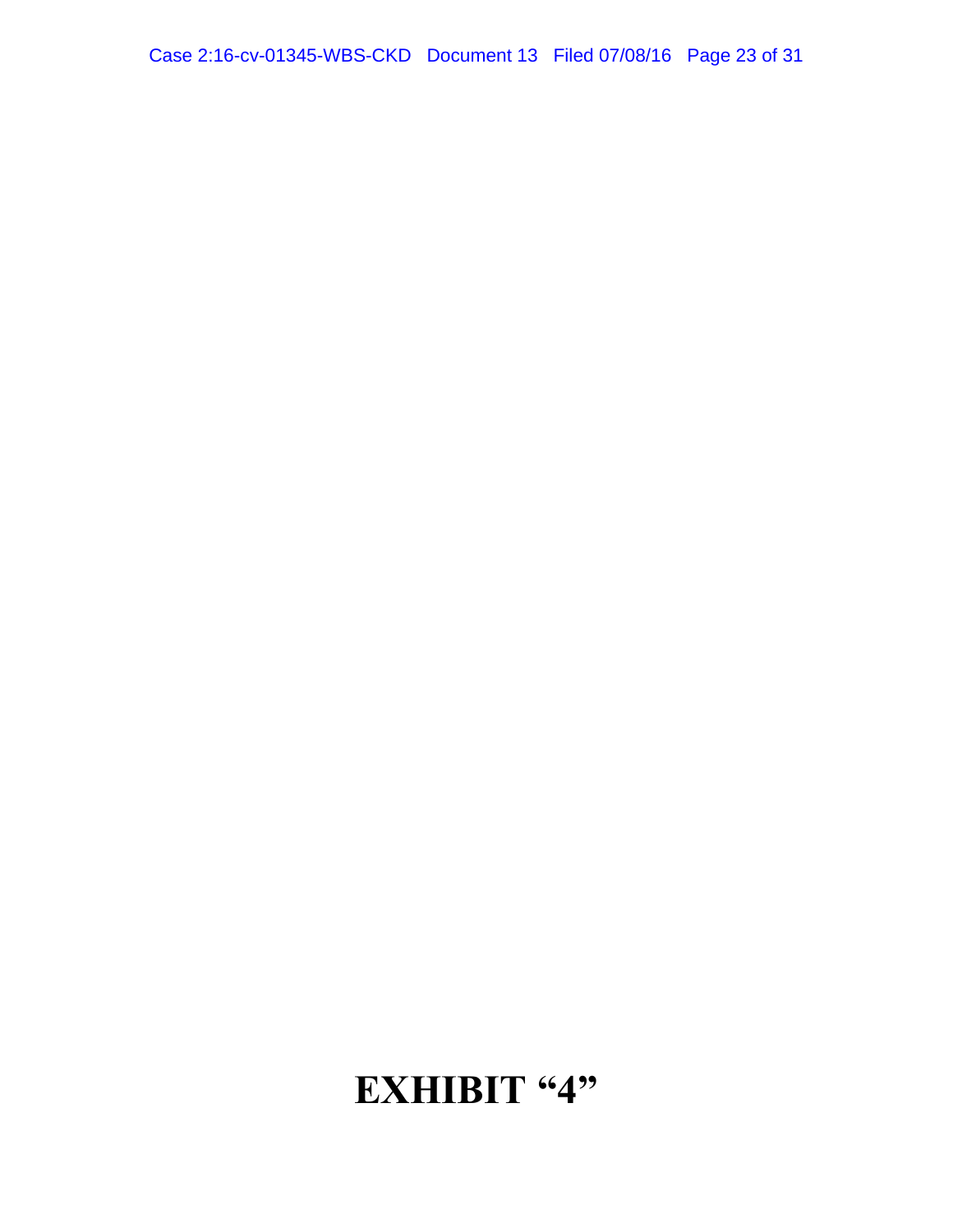# United States Department of the Interior Case 2:16-cv-01345-WBS-CKD Document 13 Filed 07/08/16 Page 24 of 31

OFFICE OF THE SECRETARY Washington, DC 20240

DEC 30 2015

Ms. Silvia Burley c/o Robert A. Rosette, Esq. Rosette, LLP 565 W. Chandler Boulevard, Suite 212 Chandler, Arizona 85225

Dear Ms. Burley:

**ROH 3.** 

The California Valley Miwok Tribe (CVMT, Tribe) has been the subject of an internal leadership dispute for years. In December 2013, the U.S. District Court for the District of Columbia (District Court) vacated and remanded a 2011 decision by the Assistant Secretary – Indian Affairs (AS-IA) to review questions of tribal membership and government.

The Department of the Interior (Department) is loath to become involved in tribal membership disputes because of potential interference with tribal self-determination and inherent sovereignty. However, in many instances the Department has assisted in the initial organization of an unorganized tribe. In this case, the reorganization of the Tribe has never properly occurred, leaving questions as to the overall membership of the Tribe.

The factual and procedural history of this dispute has been described at length in decisions by the Interior Board of Indian Appeals (IBIA), the District Court, and the U.S. Court of Appeals for the District of Columbia Circuit (Circuit Court).  $\frac{1}{1}$  For purposes of this decision, I set out only the essential facts.

## Background

In 1916, the United States acquired a parcel of approximately one acre in Sheep Ranch, California, for the benefit of Mewuk<sup>2</sup> Indians living in that area of Calaveras County. The land became the Sheep Ranch Rancheria (Rancheria). The lone Indian residing on the Rancheria in 1935, Jeff Davis, was allowed to vote on whether to accept the Indian Reorganization Act (IRA). An Indian residing on the Rancheria in 1967, Mabel Hodge Dixie, was identified as the distributee ofthe Rancheria assets. Mabel's son, Yakima Dixie (Mr. Dixie), has been the

See CVMT v. Pacific Regional Director, BIA, 51 IBIA 103 (IBIA 2010); California Valley Miwok Tribe v. United States, 424 F. Supp. 2d 197 (D.D.C. 2006) ("CVMT I"); California Valley Miwok Tribe v. United States, 515 F.3d 1262 (D.C. Cir. 2008) ("CVMT II"); California Valley Miwok Tribe v. Jewell, 5 F. Supp. 3d 86 (D.D.C. 2013)  $($ "CVMT III").

<sup>2</sup> Also spelled Miwok, Mi-Wuk, or Me-Wuk. Writing in 1906, Special Agent C.E. Kelsey used "Miwak." The former name ofthe federally recognized Tribe was "Sheep Ranch Rancheria of Me-Wuk Indians of California." The current name is the "California Valley Miwok Tribe."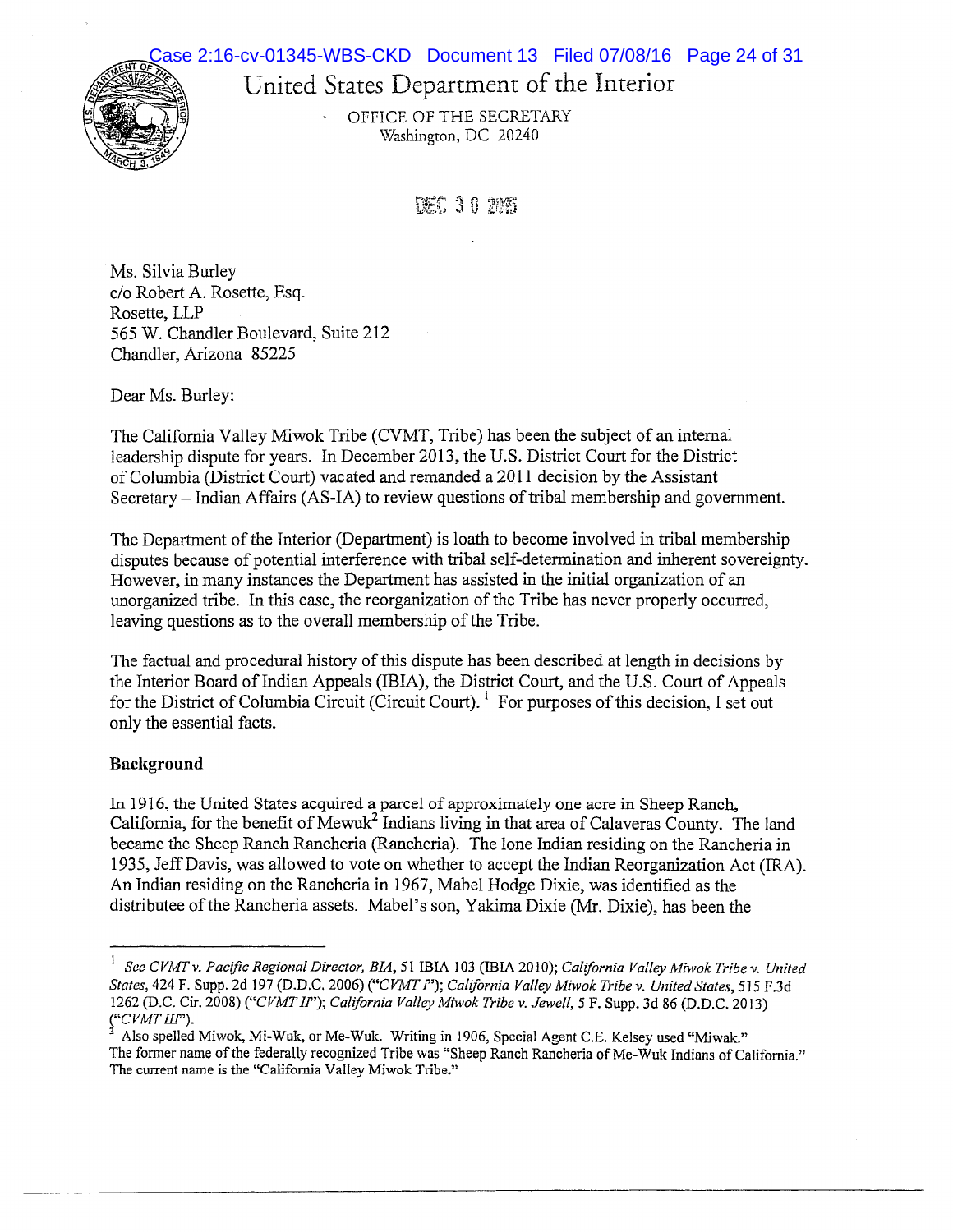only Indian resident ofthe Rancheria since Mabel's death. Mr. Dixie purported to enroll Since 2022 of the Countries of the Countries of the Countries of the Couple<br>Silvia Burley (Ms. Burley) and her family (Burley Family)<sup>3</sup> in the Tribe in 1998. Since 1999,<br>Mr. Dixie and Ms. Burley have competed for control Mr. Dixie and Ms. Burley have competed for control of the Tribe, which has resulted in protracted litigation. In 2010, IBIA referred to AS-IA a claim by Ms. Burley that "effectively implicate and ribal enrollment dispute."<sup>4</sup> In 2011, the AS-IA issued a decision stating that the only Indian resident of the Rancheria since Mabel's death. Mr. Dixie purported to enroll<br>Silvia Burley (Ms. Burley) and her family (Burley Family)<sup>3</sup> in the Tribe in 1998. Since 1999,<br>Mr. Dixie and Ms. Burley have competed Tribe had five members and was governed by a General Council comprising the adults among those five members. In 2013, the District Court vacated and remanded the AS-IA's decision, directing AS-IA to "determine whether the [Tribe's) membership had been properly limited" Tribe had five members and was governed by a General Council comprising the adults and those five members. In 2013, the District Court vacated and remanded the AS-IA's decision directing AS-IA to "determine whether the [T

### The Sheep Ranch Rancheria

In 1915, Special Agent John Terrell sent the Commissioner of Indian Affairs a letter with "a census ofthe Indians designated 'Sheepranch Indians," (sic), describing the group as "the remnant of once quite a large band of Indians in former years living in and near the old decaying mining town known and designated on the map as 'Sheepranch."<sup>7</sup> Importantly. to just Mr. Dixie and the Burley family," and ensure that the tribal government consists of<br>
"valid representatives of the [tribe] as a whole."<sup>6</sup><br>
The Sheep Ranch Rancheria<br>
In 1915, Special Agent John Terrell sent the Co Agent Terrell also noted that "to some extent the Indians of Sheepranch, Murphys, Six-Mile, Avery and Angles are interchangeable in their relations."<sup>8</sup> All of those towns are located in Calaveras County, California.

In 1916, the Federal Government purchased a one acre lot in the town of Sheep Ranch for the Avery and Angles are interchangeable in their relations."<sup>3</sup> All of those towns are located Calaveras County, California.<br>In 1916, the Federal Government purchased a one acre lot in the town of Sheep Ranch for benefit of t members of the group could reside on it at any one time; many Indians associated with the community did not reside on the Rancheria.

In 1929, the Bureau of Indian Affairs (BIA) conducted a census of the Indians of Calaveras County, which identified 147 Indians, mostly Miwuk, but also some Tuolumne.<sup>10</sup> The census included children of mixed Miwuk/Tuolumne, and mixed Indian/non-Indian, ancestry.

In 1935, pursuant to the mandate of the Indian Reorganization Act  $(IRA)$ , <sup>11</sup> BIA held referendum elections in which the adult Indians of reservations voted on whether to reject the application of the IRA. The BIA found only one eligible adult Indian, JeffDavis, to be residing on the Rancheria.

Silvia Burley, her daughters Rashel Reznor and Anjelica Paulk, and Rashel's daughter Tristian Wallace. 51 IBIA 103, 105 (IBIA 2010).

 $5$  CVMT III at 99.

<sup>&</sup>lt;sup>6</sup> Id. at 100, quoting Seminole Nation v. Norton, 223 F. Supp. 2d 122, 140 (D.D.C. 2002).<br><sup>7</sup> Attachment A: 1915 Terrell Census

Presumably "Angles" referred to Angel's Camp, about 5 miles southwest of Murphys and 15 miles southwest of Sheep Ranch.

 $9$  In 2006, the District Court suggested that the Sheep Ranch Rancheria was the same parcel occupied by Peter Hodge and his family in 1915. CVMT I at 197-98 (D.D.C. 2006). The record shows that Hodge resided two and a half miles north of Sheep Ranch, while the parcel acquired by the United States was within the town itself.  $\frac{10}{11}$  Attachment B: 1929 Census. II 48 Stat. 984 (1934).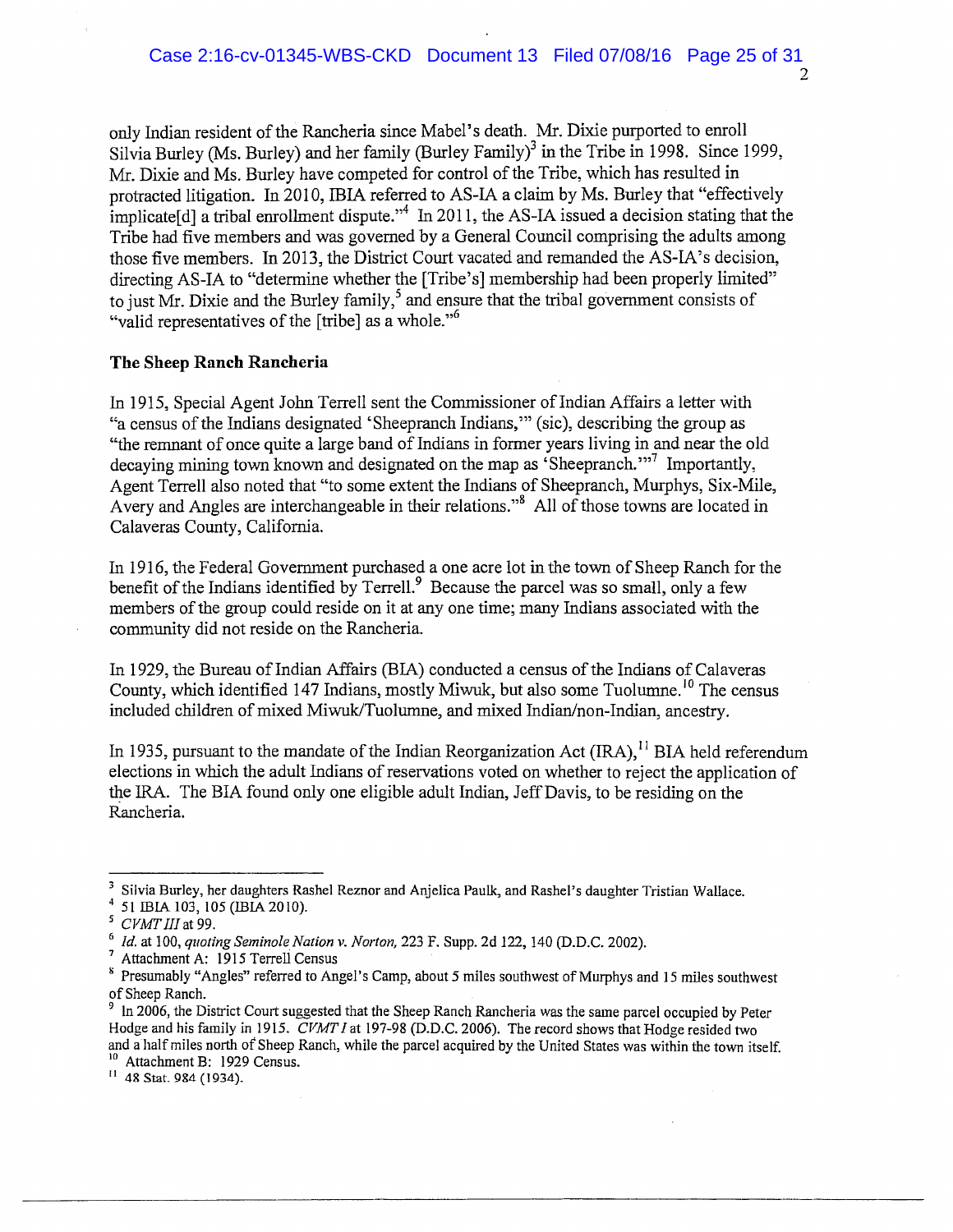The California Rancheria Act of 1958, amended in 1964,<sup>12</sup> authorized the termination of Federal recognition of California Rancherias by distributing each rancheria's assets to the Indians of the raneheria. The process required the development of a distribution plan identifying the rancheria. The process required the development of a distribution plan identitying the<br>distributees. At that time, the Rancheria was occupied by Mr. Dixie's mother, Mabel Hodge<br>Dixie, along with Merle Butler.<sup>13</sup> On Februa resident, voted to terminate the Rancheria. The BIA transferred title of the Rancheria's land to Mabel in April or May of 1967. In September of 1967, however, the BIA asked Mabel to quitclaim the parcel back to the United States, apparently to ensure that all of BIA's duties under the California Rancheria Act were completed before BIA transferred title to Mabel. Mabel executed the quitclaim on September 6, 1967, but no other action was taken with respect to the Dixie, along with Merle Butler.<sup>13</sup> On February 9, 1967, Mabel Dixie, as the sole eligible Indian resident, voted to terminate the Rancheria. The BIA transferred title of the Rancheria's land to Mabel in April or May of 1

On November 1, 1971, the Office of Hearings and Appeals (OHA) issued its "Determination of Heirs" of Mabel Dixie,<sup>15</sup> The OHA determined that Merle Butler, as Mabel's husband, inherited 2/6 of Mabel's trust or restricted estate, and each of her 4 sons inherited 1/6. Accordingly, the title to the Rancheria land is held in trust by the United States for Mabel Dixie's heirs, who have an undivided, inheritable, beneficial interest in the land.

### Membership in CVMT is not limited to five people.

All of the Federal court decisions examining the CVMT dispute make clear that the Tribe is not limited to five individuals. The BIA decision under review in  $CVMTI$  plainly rejected the 1998 CVMT Constitution offered by Ms. Burley as controlling the Tribe's organization<br>because it had not been ratified by the "whole tribal community."<sup>16</sup> This conclusion necessarily an undivided, inheritable, beneficial interest in the land.<br>
Membership in CVMT is not limited to five people.<br>
All of the Federal court decisions examining the CVMT dispute make clear that the Tribe is<br>
not limited to fi reflected the court's consideration and rejection of the contention that the Tribe consisted solely of five people.

In affirming CVMT I, the Circuit Court in CVMT II emphasized that the Tribe had more than five people:

This case involves an attempt by a small cluster of people within the California Valley Miwok tribe ("CVM") to organize a tribal government under the Act. CVM's chairwoman, Silvia Burley, and a group of her supporters adopted a constitution to ming *CVMT I*, the Circuit Court in *CVMT II* emphasized that the ople:<br>This case involves an attempt by a small cluster of people within Valley Miwok tribe ("CVM") to organize a tribal government un chairwoman, Silvia Bu

 $17$  CVMT II at 1263.

<sup>&</sup>lt;sup>12</sup> 72 Stat. 619 (1958). 78 Stat. 390 (1964).

<sup>&</sup>lt;sup>13</sup> The record indicates that Merle Butler was the common-law husband of Mabel Dixie. According to a memorandum dated January 5, 1966, signed by the BIA Tribal Operations Officer, Mr. Butler agreed that Mabel Dixie should receive title to the Rancheria. Attachment D.

<sup>&</sup>lt;sup>14</sup> "The Sheep Ranch Rancheria of Me-Wuk Indians of California" was included on every list of federally recognized tribes published in the Federal Register from the first such publication in 1979, at 44 Fed. Reg. 7235. Silvia Burley and Rashel Reznor, as the Tribal Council, adopted a Resolution changing the name ofthe Tribe to the California Valley Miwok Tribe on March 6, 2000. The BIA began using the new name no later than October 31, 2001. The list published in 2002 noted that the Tribe had changed its name to California Valley Miwok Tribe, and it has been identified as such in every subsequent list of federally recognized tribes. <sup>15</sup> Attachment C.

<sup>&</sup>lt;sup>16</sup> March 26, 2004, letter, Superintendent to Burley; cited in CVMT I at 200 - 203; quoted in CVMT II at 1265-66; and quoted in CVMT III at 93.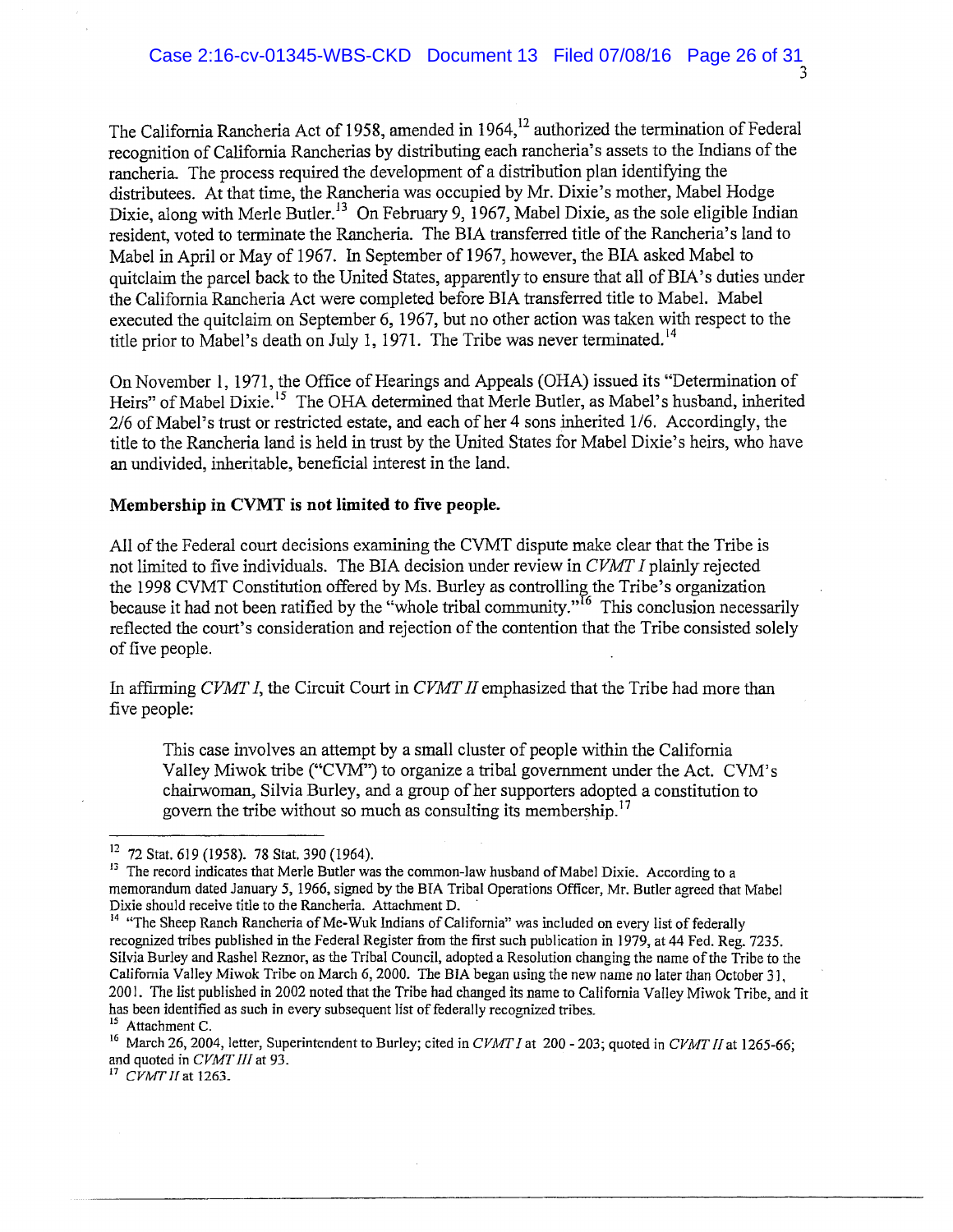Lastly, in CVMT III, the District Court vacated the AS-IA's 2011 determination that the Tribe comprised just five people. It is true that the District Court remanded to the AS-IA the question of tribal membership, but only after noting that "the record is replete with evidence that the Tribe's membership is potentially significantly larger than just these five individuals."<sup>18</sup> As suggested by the District Court in CVMT III, and held by CVMT I and II, the record shows that there are far more than five people eligible to take part in the organization of the Tribe.

The term "rancheria" has been used to refer both to the land itself, and to the Indians residing thereon; which is to say, "rancheria" is synonymous with both "reservation" and "tribe." Few rancherias organized under the IRA prior to passage of the California Rancheria Act in 1958. In most instances, lands were acquired for the benefit of a band of Indians identified by Indian Agents C.E. Kelsey and John Terrell. In many instances, as in the circumstance for Sheep Ranch, a rancheria was not large enough for all members of the band to take up residence. Nonetheless, BIA field officials remained cognizant of the Indians of a band associated with, but not residing upon, each rancheria.<sup>19</sup> When a parcel on a rancheria came available, BIA would assign the land to such a non-resident Indian who was associated with the band, if possible. Thus, such associated band Indians who were non-residents were potential residents. And since membership in an unorganized rancheria was tied to residence, potential residents equated to potential members.

With this understanding of the Department's dealings with the California Rancherias and in light of the rulings in  $CVMTI$ , II and III, I conclude that the Tribe's membership is not properly limited to Mr. Dixie and the Burley family. Given Agent Terrell's 1915 census ofthe "Indians designated 'Sheepranch Indians," and the 1916 acquisition of land by the United States for the benefit of the Mewuk Indians residing in the Sheep Ranch area of Calaveras County, California, I find that for purposes of reorganization, the Tribe's membership is properly drawn from the Mewuk Indians for whom the Rancheria was acquired and their descendants. The history of the Rancheria, supported by the administrative record, demonstrates that this group consists of: (1) the individuals listed on the 1915 Terrell Census and their descendants; (2) the descendants of Rancheria resident JeffDavis (who was the only person on the 1935 IRA voters list for the Rancheria); and (3) the heirs of Mabel Dixie (the sole Indian resident of the Rancheria eligible to vote on its termination in 1967) as identified by OHA in 1971 and their descendants The that for parposes of reorganization, the Thoe's inemetially is properly drawn I<br>Mewuk Indians for whom the Rancheria was acquired and their descendants. The his<br>the Rancheria, supported by the administrative record, d

CVMT<sub>III</sub> at 98.

<sup>&</sup>lt;sup>19</sup> A January 3, 1935, memorandum from the Indian Office provided population information for many Rancherias. It listed the "total population" at Sheep Ranch as 16. Attachment E. Yet the following June, only one adult Indian was found to be *residing on* the Reservation and thus eligible to vote in the IRA referendum.

 $^{20}$  As one of the Dixie Heirs, Mr. Dixie is part of the group of individuals from whom the Tribe's membership is drawn. He would also be eligible for membership given that for years, he has been the only Indian residing on the Rancheria. See 25 U.S.C. § 479 (IRA's defining "tribe" as, inter alia. "the Indians residing on one reservation"). The CVMT III court expressed concern that the enrollment of the Burley family prejudiced the interests of Mr. Dixie's brother Melvin. The BIA's decision to strengthen a dwindling tribe by facilitating the enrollment of a family of relatives was an appropriate step to the benefit of Mr. Dixie and Melvin as well as to the Burley family. The ensuing difficulties were unforeseeable, and do not convert a reasonable agency decision into a lapse of trust duty. Melvin passed away in 2009 without issue. Attachment F.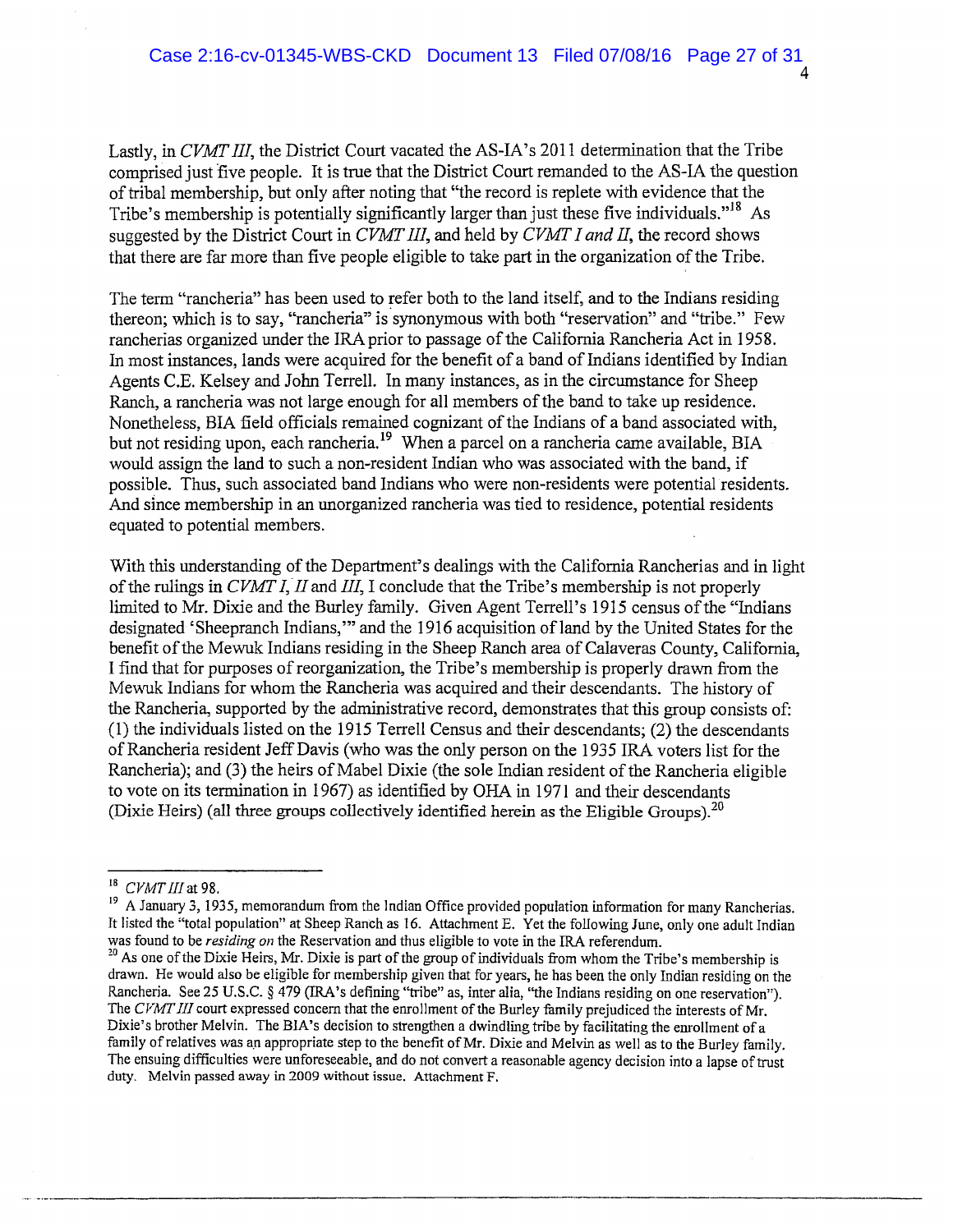D

The record also indicates that the Indians named on the 1915 Terrell Census had relatives in other Calaveras County communities.<sup>21</sup> In 1929, the BIA conducted a census (1929 Census) ofthe Indians of Calaveras County, which identified 147 Indians — mostly Miwok, but also some Tuolumne. The census included children of mixed Miwok/Tuolumne, and mixed Indian/non-Indian ancestry. Accordingly, including the descendants of the Miwok Indians identified on the 1929 Census as eligible to take part in the organization of the Tribe may be of proper in light of Agent Terrell's conclusion that "to some extent the Indians of Sheepranch, Murphys, Six-Mile, Avery and Angles are interchangeable in their relations."<sup>22</sup> Whether the descendants ofthe Miwoks identified in the 1929 Census shall be included in the organization ofthe CVMT is an internal tribal decision that shall be made by the individuals who make up the Eligible Groups.

To the extent the Burley Family is among the individuals who make up the Eligible Groups, I encourage them to participate in the Tribe's reorganization efforts as discussed below.<sup>23</sup> If the Burley Family cannot demonstrate that they are part of the Eligible Groups, I leave to the Tribe, as a matter of self-governance and self-determination to clarify the membership status of the Burley Family.

### The United States does not recognize leadership for the CVMT government.

For purposes of administering the Department's statutory responsibilities to Indians and Indian tribes, I must ensure that CVMT leadership consists of valid representatives ofthe Tribe as a whole. Both parties point to documents supporting their claim to be valid representatives of the Tribe. I find I cannot accept either party's claims.

Ms. Burley points to the 1998 Resolution as the basis for her leadership.<sup>24</sup> At the time of its enactment, the 1998 Resolution undoubtedly seemed a reasonable, practical mechanism for establishing a tribal body to *manage the process* of reorganizing the Tribe. But the actual reorganization of the Tribe can be accomplished only via a process open to the whole tribal enactment, the 1998 Resolution undoubtedly seemed a reasonable, practical mechanism for<br>establishing a tribal body to *manage the process* of reorganizing the Tribe. But the actual<br>reorganization of the Tribe can be accomp who approved the 1998 Resolution (Mr. Dixie, Ms. Burley, and possibly Ms. Burley's daughter Rashel Reznor) are not a majority of those eligible to take part in the reorganization of the Tribe.<sup>26</sup> Accordingly, I cannot recognize the actions to establish a tribal governing structure taken pursuant to the 1998 Resolution. Ms. Burley and her family do not represent the CVMT.

<sup>21</sup> Attachment A.

<sup>22</sup> Attachment A.

<sup>&</sup>lt;sup>23</sup> The district court expressed concerns about Mr. Dixie's 1998 enrollment of the Burley family. CVMT III at 99. Testimony evidence in the record shows that Mr. Dixie required evidence ofMs. Burley's connection to the Miwok Indians of Sheep Ranch and suggests that the Burley family qualifies for inclusion in the Eligible Groups. In <sup>a</sup> 2004 deposition, Ms. Burley testified that "it was confirmed that his grandma and my grandpa were brother and sister." Attachment G, at 106. If documentary evidence supports Ms. Burley's testimony, the Burley family must be accorded the same right to take part in the reorganization of the Tribe as all other persons in the Eligible Groups.<br><sup>24</sup> Attachment I.

<sup>&</sup>lt;sup>25</sup> CVMT II at 44; CVMT III at 97.<br><sup>26</sup> CVMT II at 44; CVMT III at 98.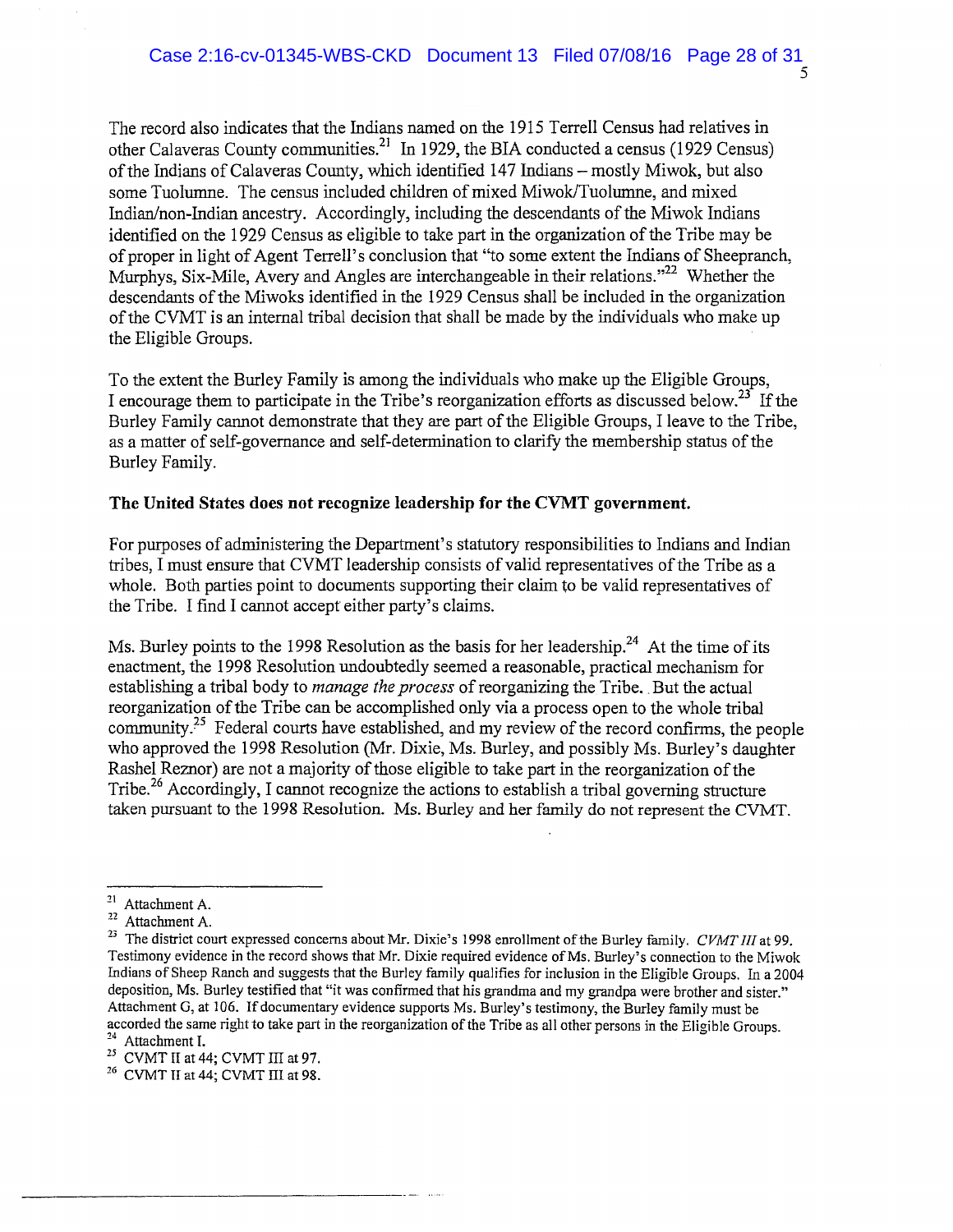In 2006, Mr. Dixie and others purported to ratify a Constitution, Attachment J, which set out membership criteria (Part 6) and a list oftwelve people (including Ms. Burley) as the "Base Enrollment of the Tribe" (Part 7). The last section of the 2006 Constitution, "Part 11, Ratification and Confirmation," lists thirteen people, twelve of whom signed the document. There is no other text in Part 11 to explain the significance of the signatures or to shed light on whether or how the 2006 Constitution was ratified. Thus, there is nothing in the text of the 2006 Constitution that shows it was ratified via a process that provided broad notice to persons eligible to take part in the Tribe's organization. I cannot, therefore, find the 2006 Constitution to be validly enacted.

In July 2013, Mr. Dixie and others purported to ratify a new Constitution.<sup>27</sup> Under the 2013 Constitution, tribal membership eligibility criteria included anyone whose name appeared on, or anyone descended from someone whose name appeared on: the Terrell Census, the list of Miwok Indians on the 1929 Census, the 1935 IRA voters list for the Rancheria, or the list of Dixie Heirs. However, the record is silent on the effort to notify all those eligible to take part or anyone descended from someone whose name appeared on: the Terrell Census, the list of Miwok Indians on the 1929 Census, the 1935 IRA voters list for the Rancheria, or the list of Dixie Heirs. However, the record is sile Dixie Heirs. However, the record is silent on the effort to notify all those eligible to take point the organization of the Tribe to ratify the 2013 Constitution.<sup>28</sup> For purposes of this decise is a limit of the 2014 of t But I do not foreclose the possibility that Mr. Dixie may provide additional evidence that could demonstrate adequate notice for BIA's acceptance of the 2013 Constitution.

### **Conclusion**

Responding to the court's remand, I conclude that the Tribe's membership is more than five people, and that the 1998 General Council does not consist of valid representatives of the Tribe. I further conclude that the individuals who make up the Eligible Groups must be given opportunity to take part in the reorganization ofCVMT. At the discretion ofthe Eligible Groups, the Miwok Indians named on the 1929 Census and their descendants may be given that opportunity to participate in the reorganization of CVMT.

I find that Mr. Dixie has not proven that the 2013 Constitution was validly ratified. I authorize the BIA Pacific Regional Director (RD) to receive additional submissions from Mr. Dixie for the purpose of establishing whether the 2013 Constitution was validly ratified. As an alternative, <sup>I</sup> encourage the Tribe to petition for <sup>a</sup> Secretarial election under <sup>25</sup> C.F.R. Part <sup>81</sup> within <sup>90</sup> days ofthis decision.

Pursuant to today's decision, the RI) will work with the Eligible Groups to help the Tribe attain its manifest goal of reorganizing. This is a role that BIA has undertaken in other situations involving California Rancherias.

<sup>&</sup>lt;sup>27</sup> Attachment K.<br><sup>28</sup> Mr. Dixie did not provide evidence that outreach to the greater tribal community was part of the drafting or<br>ratification of the Constitution. Rather, the text of the Constitution itself indicates t established a tribal membership roll prior to ratifying the Constitution (Section II(a); II(e)), had defined the "electorate" as adults on the membership roll (Section IV(a)), and had purported to ratify the Constitution via a vote of the electorate (Section XVIII(a)).

 $29$  The "Certificate of Results of Election" within Article XIII, "Adoption of Constitution," suggests that the adoption of the 2013 Constitution was "pursuant to the 2006 Constitution." Having rejected the 2006 Constitution, I cannot accept that the 2013 Constitution was validated by a process in the 2006 Constitution.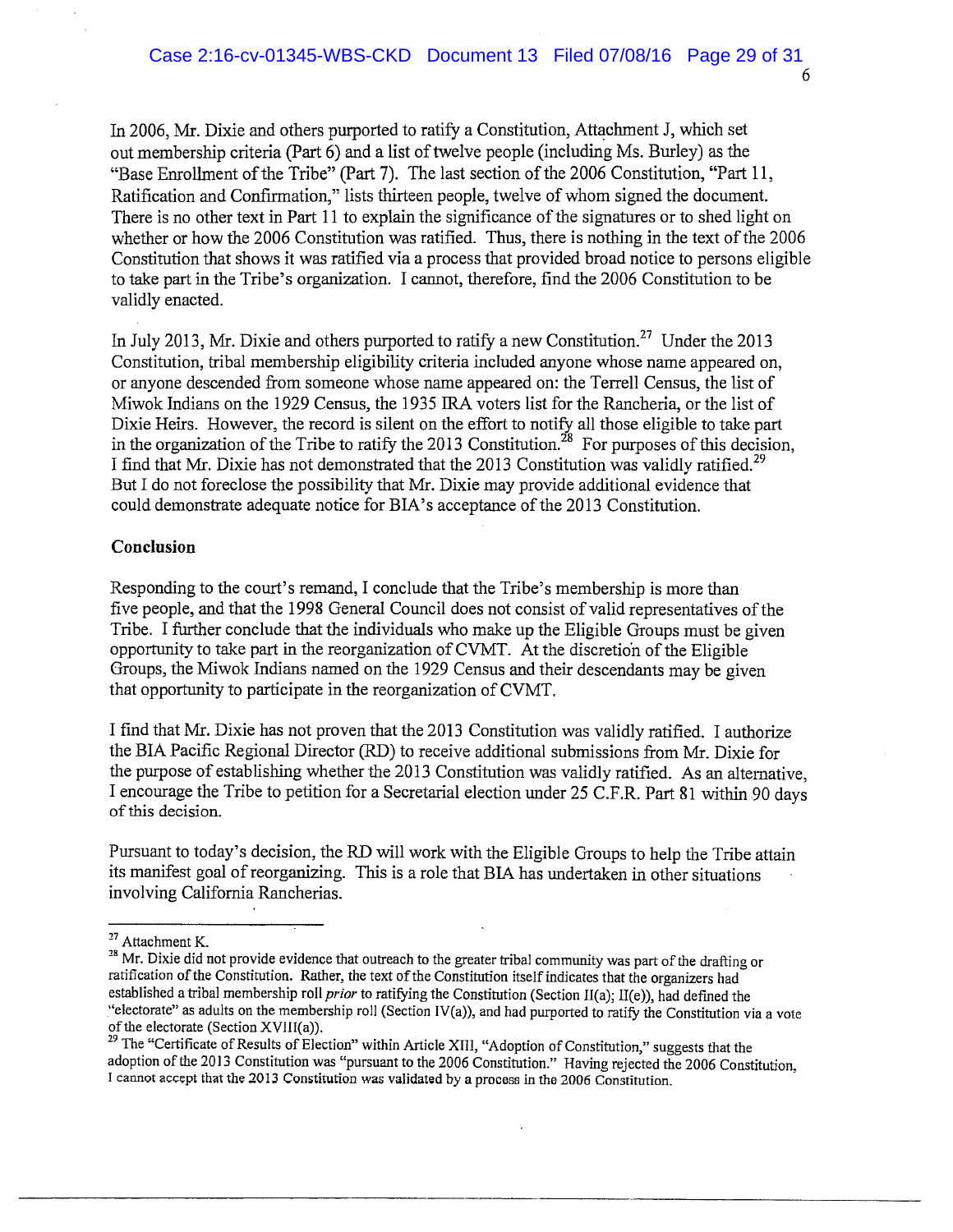The Pacific Regional Office has suggested a number of revisions to the 2013 Constitution submitted by Mr. Dixie.<sup>30</sup> If the RD concludes that the 2013 Constitution was validly ratified, I urge the Tribe to work with BIA to revise and amend its Constitution, as appropriate.

This decision is a final agency action.

Sincerely,

shburn ant Secretary – Indian Affairs

Attachments:

- A. 1915 Terrell Census
- B. 1929 Census
- C. 1971 OHA determination of heirs
- D. 1966 BIA memo re Mabel and Merle
- E. 1935 Indian Office Memo with Rancheria censuses
- F. 2009 Melvin Dixie Death Index
- G. 2004 Burley deposition, selection
- H. 2015 Wilmer Hale letter
- I. 1998 GC resolution
- J. 2006 Dixie Constitution
- K. 2013 Dixie Constitution
- L. 2013 BIA comments on Dixie 2013 Constitution

<sup>30</sup> Attachment L.